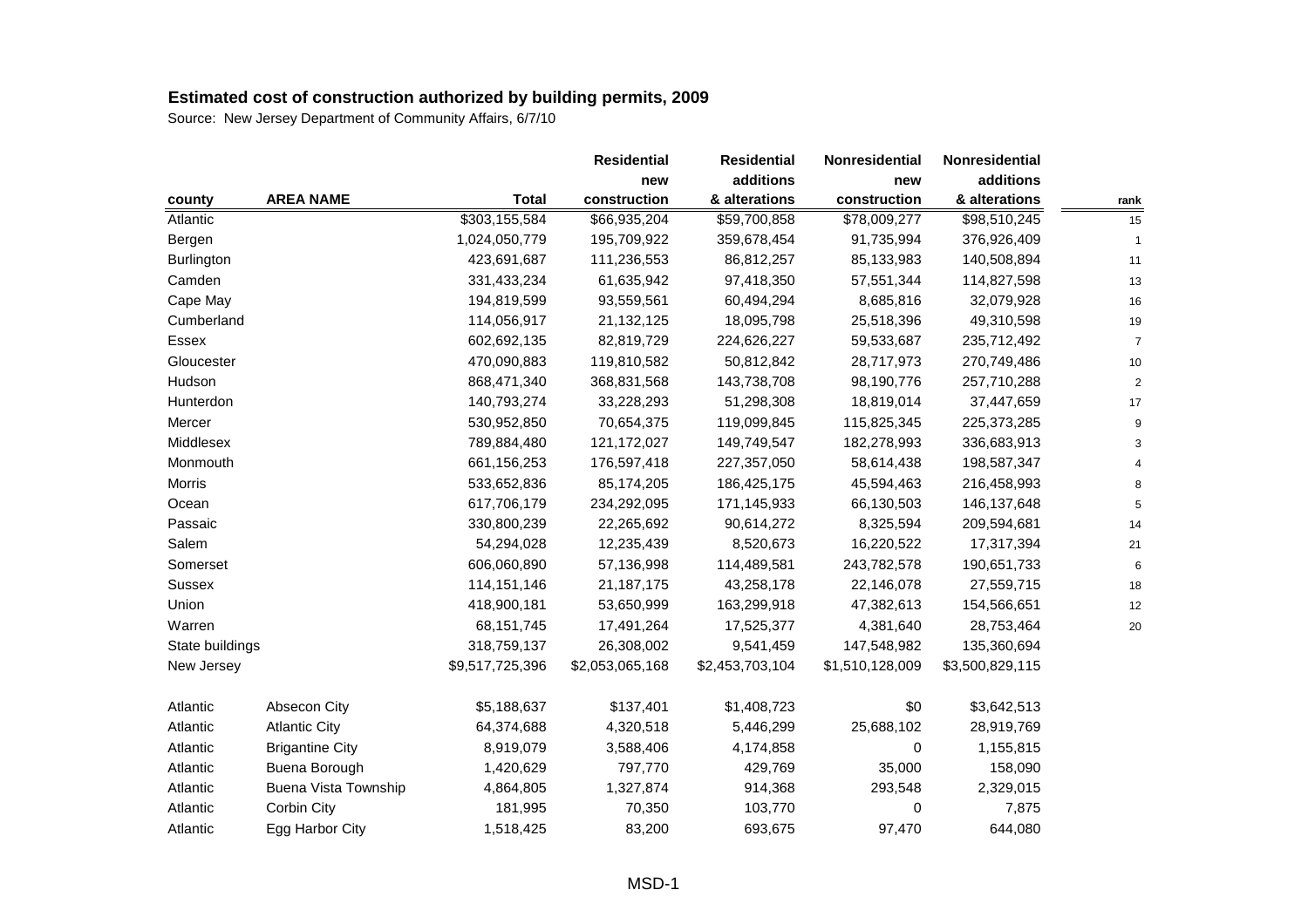|          |                          |              | <b>Residential</b> | <b>Residential</b> | Nonresidential | Nonresidential |      |
|----------|--------------------------|--------------|--------------------|--------------------|----------------|----------------|------|
|          |                          |              | new                | additions          | new            | additions      |      |
| county   | <b>AREA NAME</b>         | <b>Total</b> | construction       | & alterations      | construction   | & alterations  | rank |
| Atlantic | Egg Harbor Township      | 41,681,075   | 15,739,016         | 5,090,387          | 2,191,205      | 18,660,467     |      |
| Atlantic | <b>Estell Manor City</b> | 542,930      | 173,480            | 85,319             | 82,455         | 201,676        |      |
| Atlantic | Folsom Borough           | 1,073,681    | 598,365            | 386,516            | 11,700         | 77,100         |      |
| Atlantic | Galloway Township        | 23,622,035   | 3,855,708          | 4,651,379          | 4,921,903      | 10,193,045     |      |
| Atlantic | Hamilton Township        | 18,974,038   | 8,534,058          | 3,291,355          | 35,001         | 7,113,624      |      |
| Atlantic | Hammonton Township       | 30,281,614   | 2,772,300          | 2,703,105          | 11,647,658     | 13,158,551     |      |
| Atlantic | Linwood City             | 8,193,986    | 1,660,250          | 4,673,488          | 0              | 1,860,248      |      |
| Atlantic | Longport City            | 6,618,576    | 2,848,670          | 3,751,073          | 0              | 18,833         |      |
| Atlantic | Margate City             | 17,677,908   | 8,413,555          | 8,237,275          | 22,300         | 1,004,778      |      |
| Atlantic | <b>Mullica City</b>      | 3,017,194    | 1,064,046          | 1,167,234          | 361,714        | 424,200        |      |
| Atlantic | Northfield City          | 6,751,325    | 199,325            | 1,880,102          | 461,300        | 4,210,598      |      |
| Atlantic | Pleasantville City       | 8,363,540    | 3,109,208          | 2,190,953          | 461,200        | 2,602,179      |      |
| Atlantic | Port Republic City       | 2,076,439    | 1,639,700          | 436,739            | 0              | 0              |      |
| Atlantic | Somers Point City        | 37,915,332   | 1,937,129          | 2,310,296          | 31,653,421     | 2,014,486      |      |
| Atlantic | Ventnor City             | 8,421,593    | 3,207,400          | 5,200,693          | 0              | 13,500         |      |
| Atlantic | Weymouth Township        | 1,476,060    | 857,475            | 473,482            | 45,300         | 99,803         |      |
| Bergen   | Allendale Borough        | 11,762,472   | 3,750,700          | 3,444,557          | 81,850         | 4,485,365      |      |
| Bergen   | Alpine Borough           | 19,231,127   | 13,251,355         | 2,774,490          | 151,500        | 3,053,782      |      |
| Bergen   | Bergenfield Borough      | 12,171,814   | 4,195,150          | 5,393,980          | 590,800        | 1,991,884      |      |
| Bergen   | Bogota Borough           | 2,994,381    | 0                  | 1,612,080          | 0              | 1,382,301      |      |
| Bergen   | Carlstadt Borough        | 14,843,632   | 0                  | 988,338            | 24,600         | 13,830,694     |      |
| Bergen   | Cliffside Park Borough   | 20,884,810   | 11,229,900         | 6,647,798          | 0              | 3,007,112      |      |
| Bergen   | Closter Borough          | 6,323,134    | 1,234,798          | 2,790,851          | 890,599        | 1,406,886      |      |
| Bergen   | Cresskill Borough        | 10,166,190   | 3,486,485          | 4,047,142          | 1,014,000      | 1,618,563      |      |
| Bergen   | Demarest Borough         | 11,011,794   | 4,699,200          | 4,635,466          | 12,300         | 1,664,828      |      |
| Bergen   | Dumont Borough           | 7,329,002    | 814,750            | 3,868,049          | 1,504,820      | 1,141,383      |      |
| Bergen   | Elmwood Park Borough     | 7,616,419    | 1,427,650          | 4,592,619          | 39,150         | 1,557,000      |      |
| Bergen   | East Rutherford Borough  | 15,083,667   | 15,500             | 2,754,554          | 105,500        | 12,208,113     |      |
| Bergen   | Edgewater Borough        | 33,268,565   | 23,110,859         | 4,949,526          | 3,097,250      | 2,110,930      |      |
| Bergen   | Emerson Borough          | 7,441,031    | 284,300            | 3,207,283          | 80,000         | 3,869,448      |      |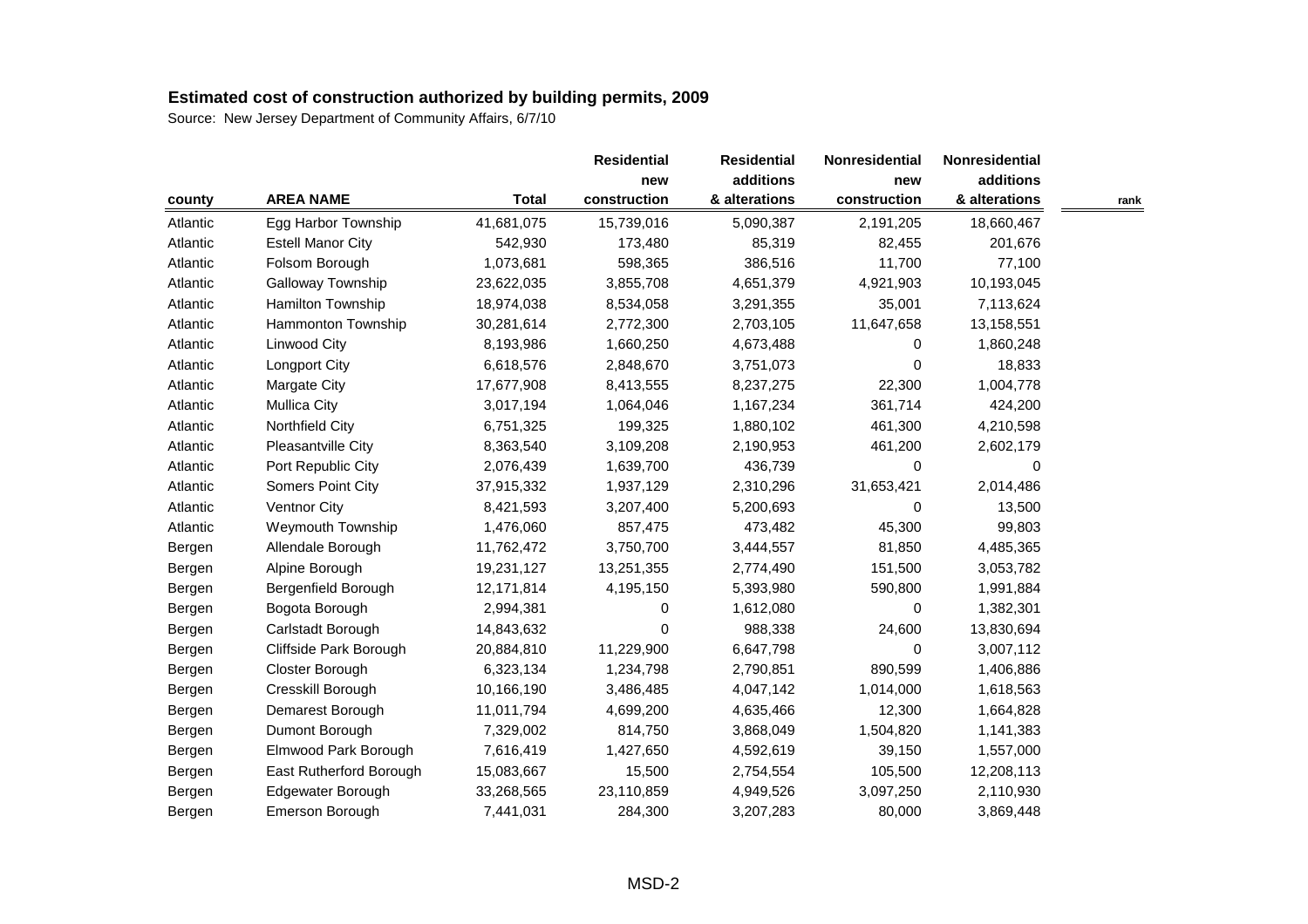|        |                          |              | <b>Residential</b> | <b>Residential</b> | Nonresidential | Nonresidential |      |
|--------|--------------------------|--------------|--------------------|--------------------|----------------|----------------|------|
|        |                          |              |                    | additions          | new            | additions      |      |
| county | <b>AREA NAME</b>         | <b>Total</b> | construction       | & alterations      | construction   | & alterations  | rank |
| Bergen | <b>Englewood City</b>    | 26,351,008   | 4,639,168          | 10,547,122         | 2,121,755      | 9,042,963      |      |
| Bergen | Englewood Cliffs Borough | 13,030,675   | 3,978,625          | 3,576,693          | 0              | 5,475,357      |      |
| Bergen | Fair Lawn Borough        | 23,569,659   | 932,770            | 11,196,968         | 117,000        | 11,322,921     |      |
| Bergen | Fairview Borough         | 6,233,037    | 2,939,103          | 1,202,816          | 133,000        | 1,958,118      |      |
| Bergen | Fort Lee Borough         | 29,734,844   | 3,685,040          | 17,289,842         | 9,500          | 8,750,462      |      |
| Bergen | Franklin Lakes Borough   | 23,776,703   | 6,751,540          | 11,161,617         | 198,460        | 5,665,086      |      |
| Bergen | <b>Garfield City</b>     | 26,492,342   | 849,990            | 4,946,361          | 13,017,500     | 7,678,491      |      |
| Bergen | Glen Rock Borough        | 28,069,129   | 1,103,850          | 9,501,501          | 0              | 17,463,778     |      |
| Bergen | Hackensack City          | 36,793,509   | 13,826,900         | 5,921,633          | 3,939,262      | 13,105,714     |      |
| Bergen | Harrington Park Borough  | 2,379,596    | 23,400             | 2,160,519          | 2,000          | 193,677        |      |
| Bergen | Hasbrouck Heights Borouc | 12,226,734   | 0                  | 4,462,193          | 373,026        | 7,391,515      |      |
| Bergen | Haworth Borough          | 5,006,341    | 2,000              | 3,931,326          | 22,300         | 1,050,715      |      |
| Bergen | Hillsdale Borough        | 9,298,505    | 1,734,251          | 5,709,497          | 580,100        | 1,274,657      |      |
| Bergen | Ho-Ho-Kus Borough        | 9,458,221    | 1,783,945          | 5,112,805          | 1,972,500      | 588,971        |      |
| Bergen | Leonia Borough           | 14,977,508   | 24,000             | 2,504,582          | 8,432,851      | 4,016,075      |      |
| Bergen | Little Ferry Borough     | 4,339,255    | 356,700            | 1,111,902          | 36,500         | 2,834,153      |      |
| Bergen | Lodi Borough             | 9,137,456    | 196,500            | 2,712,766          | 2,648,560      | 3,579,630      |      |
| Bergen | Lyndhurst Township       | 11,943,813   | 688,750            | 4,464,978          | 266,900        | 6,523,185      |      |
| Bergen | Mahwah Township          | 77,521,121   | 2,209,741          | 13,991,753         | 21,609,130     | 39,710,497     |      |
| Bergen | Maywood Borough          | 6,725,967    | 506,000            | 2,261,939          | 1,512,250      | 2,445,778      |      |
| Bergen | Midland Park Borough     | 3,254,715    | 300                | 2,088,896          | 0              | 1,165,519      |      |
| Bergen | Montvale Borough         | 14,796,370   | 1,668,250          | 4,470,713          | 591,520        | 8,065,887      |      |
| Bergen | Moonachie Borough        | 5,216,833    | 0                  | 598,924            | 0              | 4,617,909      |      |
| Bergen | New Milford Borough      | 5,901,113    | 322,500            | 4,271,688          | 0              | 1,306,925      |      |
| Bergen | North Arlington Borough  | 5,784,306    | 804,900            | 2,584,099          | 0              | 2,395,307      |      |
| Bergen | Northvale Borough        | 4,317,029    | 1,028,400          | 1,274,395          | 6,500          | 2,007,734      |      |
| Bergen | Norwood Borough          | 3,051,723    | 0                  | 1,903,619          | 10,800         | 1,137,304      |      |
| Bergen | Oakland Borough          | 15,142,305   | 70,000             | 5,895,186          | 5,352,000      | 3,825,119      |      |
| Bergen | Old Tappan Borough       | 11,520,034   | 3,607,650          | 4,753,955          | 0              | 3,158,429      |      |
| Bergen | Oradell Borough          | 7,127,231    | 1,035,250          | 4,823,476          | 662,100        | 606,405        |      |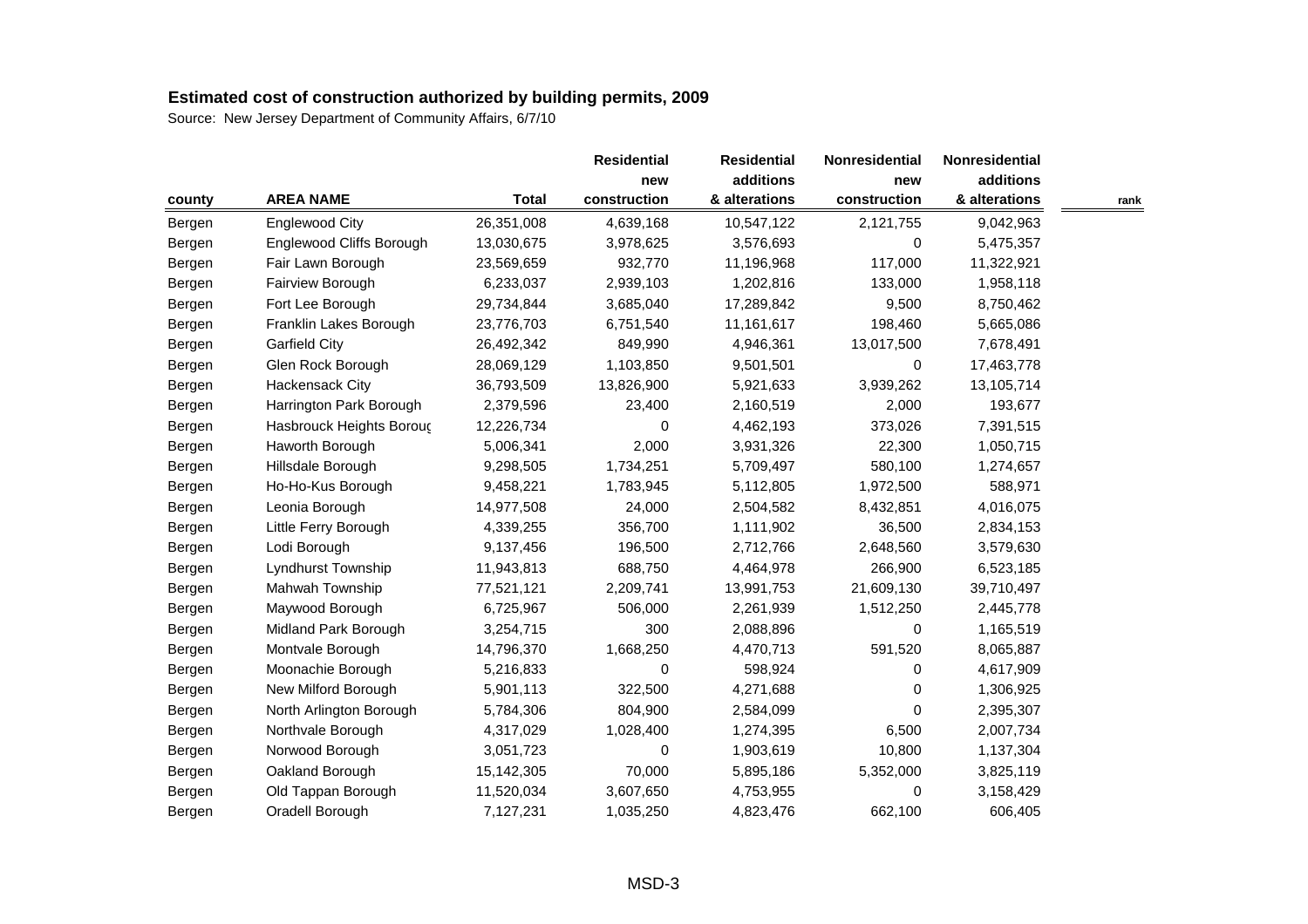|                   |                            |              | <b>Residential</b> | <b>Residential</b> | Nonresidential | Nonresidential |      |
|-------------------|----------------------------|--------------|--------------------|--------------------|----------------|----------------|------|
|                   |                            |              | new                | additions          | new            | additions      |      |
| county            | <b>AREA NAME</b>           | <b>Total</b> | construction       | & alterations      | construction   | & alterations  | rank |
| Bergen            | Palisades Park Borough     | 7,478,554    | 3,845,000          | 1,088,523          | 189,160        | 2,355,871      |      |
| Bergen            | Paramus Borough            | 65,487,576   | 5,906,101          | 14,386,730         | 0              | 45, 194, 745   |      |
| Bergen            | Park Ridge Borough         | 6,392,509    | 941,000            | 3,842,255          | 0              | 1,609,254      |      |
| Bergen            | Ramsey Borough             | 17,391,625   | 3,589,965          | 7,190,861          | 401,685        | 6,209,114      |      |
| Bergen            | Ridgefield Borough         | 7,563,431    | 1,477,200          | 3,301,199          | 224,520        | 2,560,512      |      |
| Bergen            | Ridgefield Park Village    | 9,580,341    | 0                  | 3,418,911          | 5,035,200      | 1,126,230      |      |
| Bergen            | Ridgewood Village          | 27,829,526   | 972,201            | 21,579,982         | 1,272,800      | 4,004,543      |      |
| Bergen            | River Edge Borough         | 12,215,140   | 12,000             | 6,021,260          | 4,872,000      | 1,309,880      |      |
| Bergen            | <b>River Vale Township</b> | 10,424,517   | 2,959,754          | 6,379,914          | 108,300        | 976,549        |      |
| Bergen            | Rochelle Park Township     | 6,286,932    | 0                  | 1,354,633          | 2,494,175      | 2,438,124      |      |
| Bergen            | Rockleigh Borough          | 2,019,003    | 0                  | 1,304,101          | 0              | 714,902        |      |
| Bergen            | Rutherford Borough         | 23,150,750   | 1,641,301          | 8,546,424          | 182,510        | 12,780,515     |      |
| Bergen            | Saddle Brook Township      | 6,985,767    | 326,500            | 3,276,324          | 804,950        | 2,577,993      |      |
| Bergen            | Saddle River Borough       | 19,934,636   | 13,443,126         | 3,997,809          | 112,800        | 2,380,901      |      |
| Bergen            | South Hackensack Twp       | 2,222,368    | 0                  | 438,577            | 0              | 1,783,791      |      |
| Bergen            | <b>Teaneck Township</b>    | 36,355,864   | 6,832,397          | 13,587,006         | 668,000        | 15,268,461     |      |
| Bergen            | <b>Tenafly Borough</b>     | 27,873,737   | 11,061,225         | 8,624,271          | 1,185,050      | 7,003,191      |      |
| Bergen            | Teterboro Borough          | 2,336,848    | 0                  | 2,600              | $\Omega$       | 2,334,248      |      |
| Bergen            | Upper Saddle River Borou   | 18,650,783   | 7,038,703          | 8,371,933          | 1,481,900      | 1,758,247      |      |
| Bergen            | Waldwick Borough           | 11,023,495   | 2,086,000          | 3,959,391          | 0              | 4,978,104      |      |
| Bergen            | Wallington Borough         | 5,088,197    | 2,906,384          | 1,734,913          | 15,000         | 431,900        |      |
| Bergen            | Washington Township        | 7,415,034    | 547,674            | 6,403,559          | 0              | 463,801        |      |
| Bergen            | Westwood Borough           | 10,614,295   | 1,253,770          | 3,875,610          | 403,961        | 5,080,954      |      |
| Bergen            | Woodcliff Lake Borough     | 17,858,442   | 1,386,700          | 3,990,915          | 0              | 12,480,827     |      |
| Bergen            | Wood-Ridge Borough         | 6,393,778    | 1,257,001          | 1,823,981          | 122,900        | 3,189,896      |      |
| Bergen            | Wyckoff Township           | 22,172,511   | 3,955,750          | 13,036,275         | 953,200        | 4,227,286      |      |
| Burlington        | <b>Bass River Township</b> | 1,038,997    | 600,000            | 305,166            | 23,600         | 110,231        |      |
| <b>Burlington</b> | <b>Beverly City</b>        | 1,214,256    | 190,900            | 488,765            | 0              | 534,591        |      |
| Burlington        | <b>Bordentown City</b>     | 2,522,696    | 469,900            | 1,103,997          | 834,750        | 114,049        |      |
| <b>Burlington</b> | Bordentown Township        | 7,041,481    | 1,889,096          | 2,066,713          | 0              | 3,085,672      |      |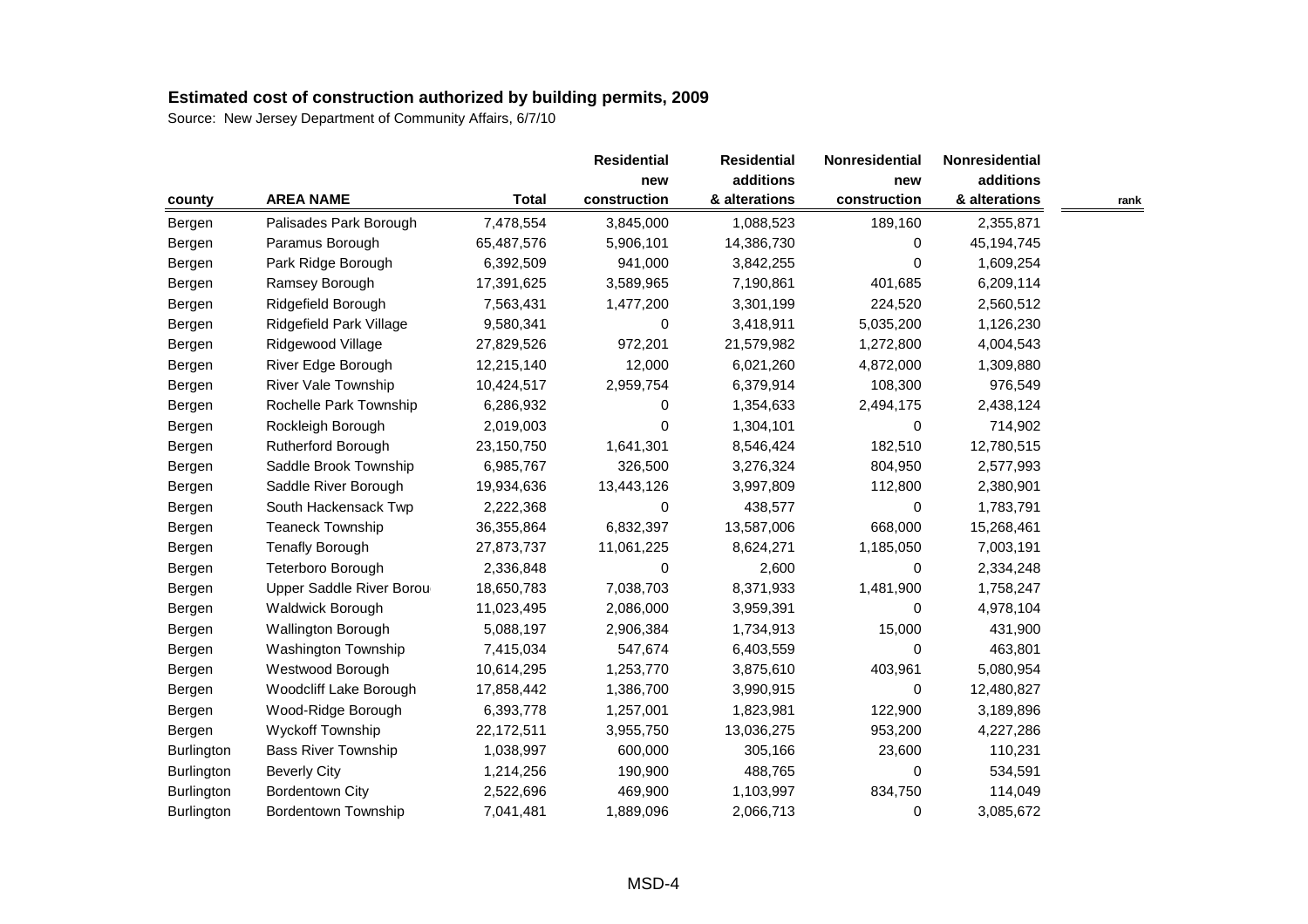|                   |                                |              | <b>Residential</b> | <b>Residential</b> | Nonresidential | Nonresidential |      |
|-------------------|--------------------------------|--------------|--------------------|--------------------|----------------|----------------|------|
|                   |                                |              | new                | additions          | new            | additions      |      |
| county            | <b>AREA NAME</b>               | <b>Total</b> | construction       | & alterations      | construction   | & alterations  | rank |
| Burlington        | <b>Burlington City</b>         | 5,482,837    | 1,127,700          | 1,375,278          | 1,064,660      | 1,915,199      |      |
| Burlington        | <b>Burlington Township</b>     | 18,204,470   | 2,162,050          | 3,088,881          | 5,860,929      | 7,092,610      |      |
| Burlington        | <b>Chesterfield Township</b>   | 32,207,019   | 10,795,808         | 1,610,255          | 19,231,036     | 569,920        |      |
| Burlington        | Cinnaminson Township           | 14,155,931   | 4,582,850          | 3,274,930          | 2,982,277      | 3,315,874      |      |
| Burlington        | Delanco Township               | 13,971,325   | 12,541,163         | 829,074            | 0              | 601,088        |      |
| Burlington        | Delran Township                | 8,555,346    | 1,107,000          | 2,537,304          | 61,777         | 4,849,265      |      |
| Burlington        | <b>Eastampton Township</b>     | 2,449,107    | 81,125             | 1,103,581          | 88,062         | 1,176,339      |      |
| Burlington        | <b>Edgewater Park Township</b> | 3,793,720    | 277,144            | 1,223,759          | 150,000        | 2,142,817      |      |
| Burlington        | Evesham Township               | 50,671,549   | 15,453,043         | 1,532,204          | 6,137,102      | 27,549,200     |      |
| <b>Burlington</b> | Fieldsboro Borough             | 146,309      | 34,000             | 71,098             | 19,511         | 21,700         |      |
| Burlington        | Florence Township              | 16,437,014   | 10,595,497         | 2,290,118          | 1,787,506      | 1,763,893      |      |
| Burlington        | Hainesport Township            | 4,553,249    | 1,770,281          | 1,343,502          | 595,247        | 844,219        |      |
| Burlington        | Lumberton Township             | 11,451,675   | 1,130,776          | 1,738,149          | 5,296,855      | 3,285,895      |      |
| Burlington        | Mansfield Township             | 17,577,564   | 5,217,070          | 1,950,831          | 7,134,300      | 3,275,363      |      |
| Burlington        | Maple Shade Borough            | 7,395,772    | 668,788            | 2,193,088          | 609,403        | 3,924,493      |      |
| Burlington        | Medford Township               | 30,420,186   | 9,814,454          | 12,295,929         | 1,254,087      | 7,055,716      |      |
| Burlington        | Medford Lakes Borough          | 1,990,695    | 0                  | 1,944,681          | 0              | 46,014         |      |
| Burlington        | Moorestown Township            | 30,106,171   | 8,418,321          | 11,779,989         | 1,305,236      | 8,602,625      |      |
| Burlington        | Mount Holly Township           | 12,953,282   | 675,200            | 1,701,250          | 11,900         | 10,564,932     |      |
| Burlington        | Mount Laurel Township          | 51,740,473   | 13,414,506         | 5,537,712          | 13,410,109     | 19,378,146     |      |
| <b>Burlington</b> | New Hanover Township           | 703,074      | 404,500            | 227,174            | 47,200         | 24,200         |      |
| Burlington        | North Hanover Township         | 3,245,638    | 29,911             | 790,501            | 1,250,336      | 1,174,890      |      |
| Burlington        | Palmyra Borough                | 15,397,033   | 0                  | 2,556,321          | 2,858,579      | 9,982,133      |      |
| Burlington        | Pemberton Borough              | 421,131      | 129,501            | 257,179            | 3,401          | 31,050         |      |
| Burlington        | Pemberton Township             | 13,700,947   | 3,619,700          | 4,050,252          | 1,535,355      | 4,495,640      |      |
| Burlington        | Riverside Township             | 2,210,910    | 33,500             | 1,462,713          | 0              | 714,697        |      |
| Burlington        | Riverton Borough               | 2,090,283    | 0                  | 912,913            | 765,250        | 412,120        |      |
| Burlington        | Shamong Township               | 4,330,475    | 587,275            | 1,669,001          | 1,068,708      | 1,005,491      |      |
| Burlington        | Southampton Township           | 4,741,222    | 1,048,028          | 2,139,813          | 150,470        | 1,402,911      |      |
| Burlington        | Springfield Township           | 2,221,105    | 747,700            | 1,072,985          | 230,600        | 169,820        |      |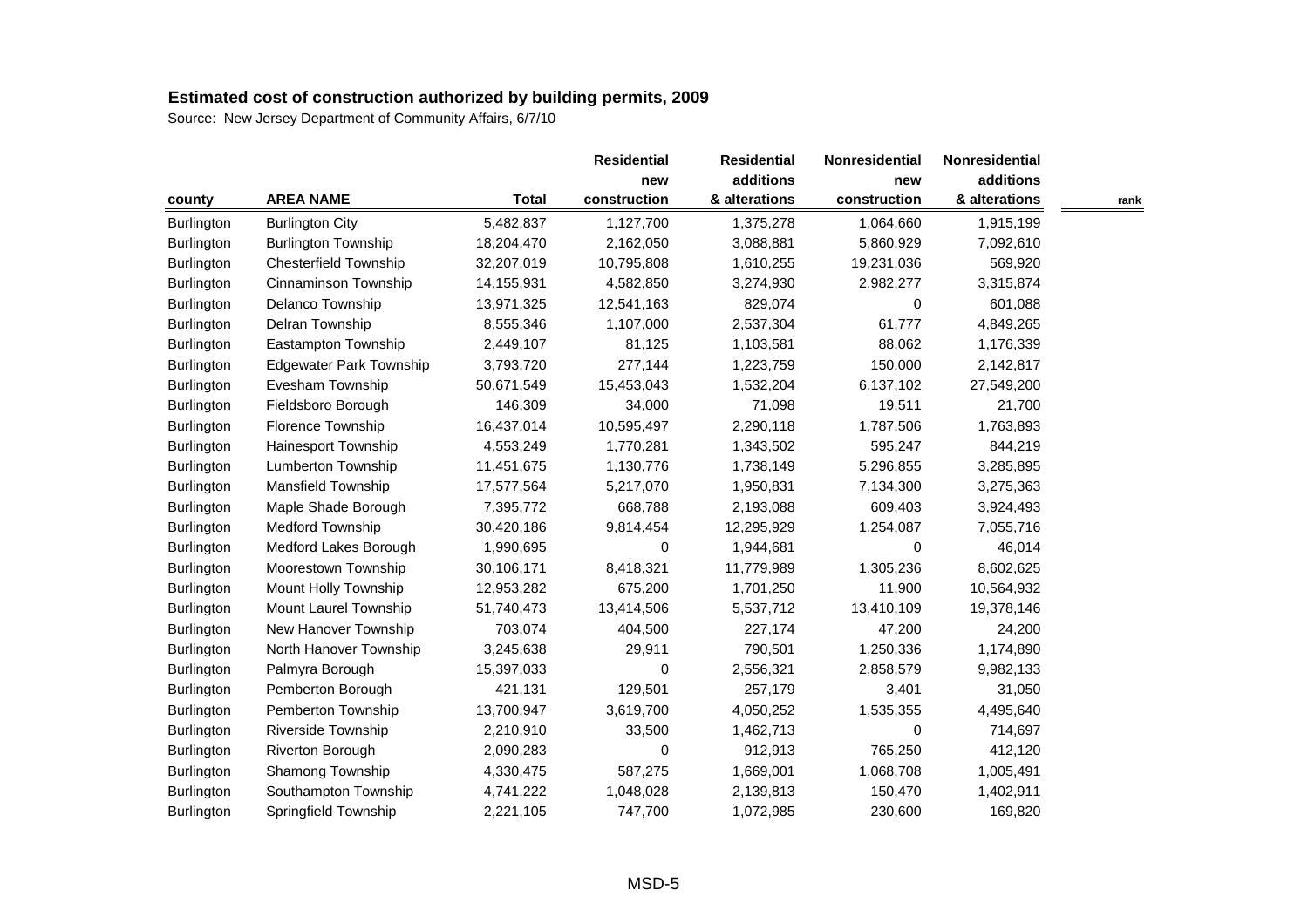|            |                            |              | <b>Residential</b> | <b>Residential</b> | <b>Nonresidential</b> | Nonresidential |      |
|------------|----------------------------|--------------|--------------------|--------------------|-----------------------|----------------|------|
|            |                            |              | new                | additions          | new                   | additions      |      |
| county     | <b>AREA NAME</b>           | <b>Total</b> | construction       | & alterations      | construction          | & alterations  | rank |
| Burlington | <b>Tabernacle Township</b> | 3,442,561    | 1,330,665          | 1,265,215          | 336,575               | 510,106        |      |
| Burlington | Washington Township        | 587,107      | 0                  | 205,687            | 304,717               | 76,703         |      |
| Burlington | <b>Westampton Township</b> | 14,969,483   | 17,800             | 1,425,584          | 8,629,595             | 4,896,504      |      |
| Burlington | Willingboro Township       | 9,083,064    | 271,301            | 5,289,589          | 3,100                 | 3,519,074      |      |
| Burlington | <b>Woodland Township</b>   | 235,404      | 0                  | 51,500             | 49,750                | 134,154        |      |
| Burlington | Wrightstown Borough        | 231,126      | 0                  | 49,576             | 42,000                | 139,550        |      |
| Camden     | Audubon Borough            | 2,884,354    | 204,500            | 1,426,431          | 585,470               | 667,953        |      |
| Camden     | Audubon Park Borough       | 106,059      | 0                  | 82,709             | 0                     | 23,350         |      |
| Camden     | Barrington Borough         | 2,905,095    | 82,700             | 1,786,831          | 0                     | 1,035,564      |      |
| Camden     | Bellmawr Borough           | 4,265,437    | 457,900            | 1,936,554          | 28,000                | 1,842,983      |      |
| Camden     | Berlin Borough             | 3,187,926    | 1,126,011          | 924,944            | 36,485                | 1,100,486      |      |
| Camden     | <b>Berlin Township</b>     | 9,294,565    | 1,860,860          | 977,155            | 724,000               | 5,732,550      |      |
| Camden     | Brooklawn Borough          | 803,064      | 93,500             | 269,614            | 0                     | 439,950        |      |
| Camden     | Camden City                | 73,662,705   | 25,613,241         | 10,401,296         | 17,118,600            | 20,529,568     |      |
| Camden     | Cherry Hill Township       | 58,292,542   | 3,009,726          | 24,956,424         | 2,242,650             | 28,083,742     |      |
| Camden     | <b>Chesilhurst Borough</b> | 635,726      | 229,143            | 146,683            | 49,049                | 210,851        |      |
| Camden     | Clementon Borough          | 1,512,386    | 188,451            | 611,397            | 20,300                | 692,238        |      |
| Camden     | Collingswood Borough       | 4,083,326    | 0                  | 3,129,516          | 0                     | 953,810        |      |
| Camden     | Gibbsboro Borough          | 1,569,391    | 246,444            | 687,240            | 90,000                | 545,707        |      |
| Camden     | Gloucester City            | 4,469,888    | 294,801            | 1,395,920          | 1,870,859             | 908,308        |      |
| Camden     | <b>Gloucester Township</b> | 38,568,136   | 3,711,731          | 7,531,548          | 12,432,477            | 14,892,380     |      |
| Camden     | Haddon Township            | 5,974,072    | 16,941             | 4,313,919          | 1,080,927             | 562,285        |      |
| Camden     | Haddonfield Borough        | 10,898,574   | 2,711,899          | 6,902,933          | 20,000                | 1,263,742      |      |
| Camden     | Haddon Heights Borough     | 3,898,974    | 750                | 2,718,903          | 133,646               | 1,045,675      |      |
| Camden     | Hi-nella Borough           | 703,781      | 0                  | 227,430            | 453,750               | 22,601         |      |
| Camden     | Laurel Springs Borough     | 399,703      | 0                  | 359,083            | 0                     | 40,620         |      |
| Camden     | Lawnside Borough           | 532,197      | 900                | 306,273            | 15,675                | 209,349        |      |
| Camden     | Lindenwold Borough         | 2,187,996    | 373,684            | 1,151,745          | 36,981                | 625,586        |      |
| Camden     | Magnolia Borough           | 1,393,295    | 408,225            | 682,927            | 115,519               | 186,624        |      |
| Camden     | Merchantville Borough      | 1,839,823    | 392,900            | 1,273,660          | 0                     | 173,263        |      |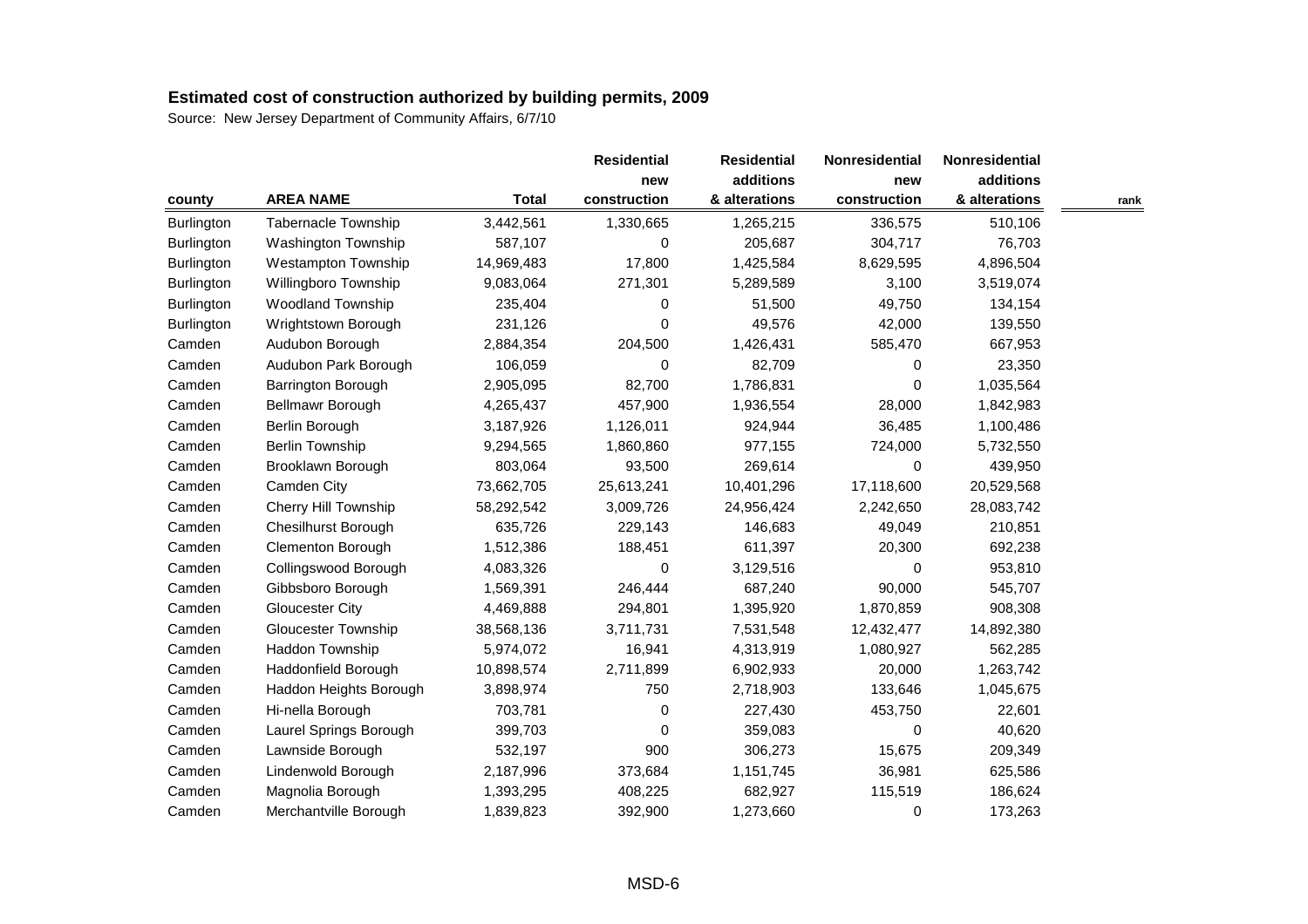|            |                        |              | <b>Residential</b> | <b>Residential</b> | Nonresidential | Nonresidential |      |
|------------|------------------------|--------------|--------------------|--------------------|----------------|----------------|------|
|            |                        |              | new                | additions          | new            | additions      |      |
| county     | <b>AREA NAME</b>       | <b>Total</b> | construction       | & alterations      | construction   | & alterations  | rank |
| Camden     | Mount Ephraim Borough  | 4,505,674    | 2,926,000          | 1,034,294          | 0              | 545,380        |      |
| Camden     | Oaklyn Borough         | 987,049      | 57,000             | 663,053            | 0              | 266,996        |      |
| Camden     | Pennsauken Township    | 13,968,659   | 437,800            | 6,187,528          | 701,050        | 6,642,281      |      |
| Camden     | Pine Hill Borough      | 2,171,450    | 276,705            | 1,018,148          | 420,000        | 456,597        |      |
| Camden     | Pine Valley Borough    | 31,000       | 0                  | $\Omega$           | 0              | 31,000         |      |
| Camden     | Runnemede Borough      | 2,981,264    | 841,675            | 1,353,680          | 0              | 785,909        |      |
| Camden     | Somerdale Borough      | 21,955,071   | 0                  | 1,026,373          | 15,580,683     | 5,348,015      |      |
| Camden     | Stratford Borough      | 1,822,593    | 0                  | 938,763            | 0              | 883,830        |      |
| Camden     | Tavistock Borough      | 0            | 0                  | 0                  | 0              | 0              |      |
| Camden     | Voorhees Township      | 32,897,717   | 11,768,139         | 5,826,003          | 169,050        | 15,134,525     |      |
| Camden     | Waterford Township     | 3,288,082    | 870,790            | 1,408,468          | 385,850        | 622,974        |      |
| Camden     | Winslow Township       | 12,494,815   | 3,433,526          | 3,508,860          | 3,240,323      | 2,312,106      |      |
| Camden     | Woodlynne Borough      | 260,845      | 0                  | 252,045            | 0              | 8,800          |      |
| Cape May   | Avalon Borough         | 33,398,204   | 24,998,061         | 6,454,513          | 126,350        | 1,819,280      |      |
| Cape May   | Cape May City          | 11,940,469   | 3,303,746          | 5,174,469          | 88,000         | 3,374,254      |      |
| Cape May   | Cape May Point Borough | 1,118,343    | 629,199            | 484,644            | 0              | 4,500          |      |
| Cape May   | Dennis Township        | 5,060,793    | 182,600            | 2,214,640          | 1,741,373      | 922,180        |      |
| Cape May   | Lower Township         | 26,379,408   | 11,666,291         | 8,139,696          | 1,194,988      | 5,378,433      |      |
| Cape May   | Middle Township        | 13,775,938   | 7,861,426          | 1,103,425          | 209,574        | 4,601,513      |      |
| Cape May   | North Wildwood City    | 5,746,991    | 1,209,281          | 3,281,265          | 9,500          | 1,246,945      |      |
| Cape May   | Ocean City             | 33,789,163   | 19,377,629         | 10,895,321         | 398,850        | 3,117,363      |      |
| Cape May   | Sea Isle City          | 19,718,694   | 9,421,885          | 5,304,312          | 1,619,510      | 3,372,987      |      |
| Cape May   | Stone Harbor Borough   | 15,704,048   | 10,285,757         | 4,901,862          | 0              | 516,429        |      |
| Cape May   | <b>Upper Township</b>  | 10,892,382   | 736,250            | 3,229,731          | 2,109,120      | 4,817,281      |      |
| Cape May   | West Cape May Borough  | 1,870,649    | 740,350            | 704,775            | 364,351        | 61,173         |      |
| Cape May   | West Wildwood Borough  | 351,205      | 1                  | 346,403            | 0              | 4,801          |      |
| Cape May   | <b>Wildwood City</b>   | 6,796,096    | 270,308            | 4,191,855          | 182,500        | 2,151,433      |      |
| Cape May   | Wildwood Crest Borough | 7,054,394    | 2,736,327          | 3,764,086          | 4,000          | 549,981        |      |
| Cape May   | Woodbine Borough       | 1,222,822    | 140,450            | 303,297            | 637,700        | 141,375        |      |
| Cumberland | <b>Bridgeton City</b>  | 8,680,920    | 861,936            | 2,654,315          | 650,500        | 4,514,169      |      |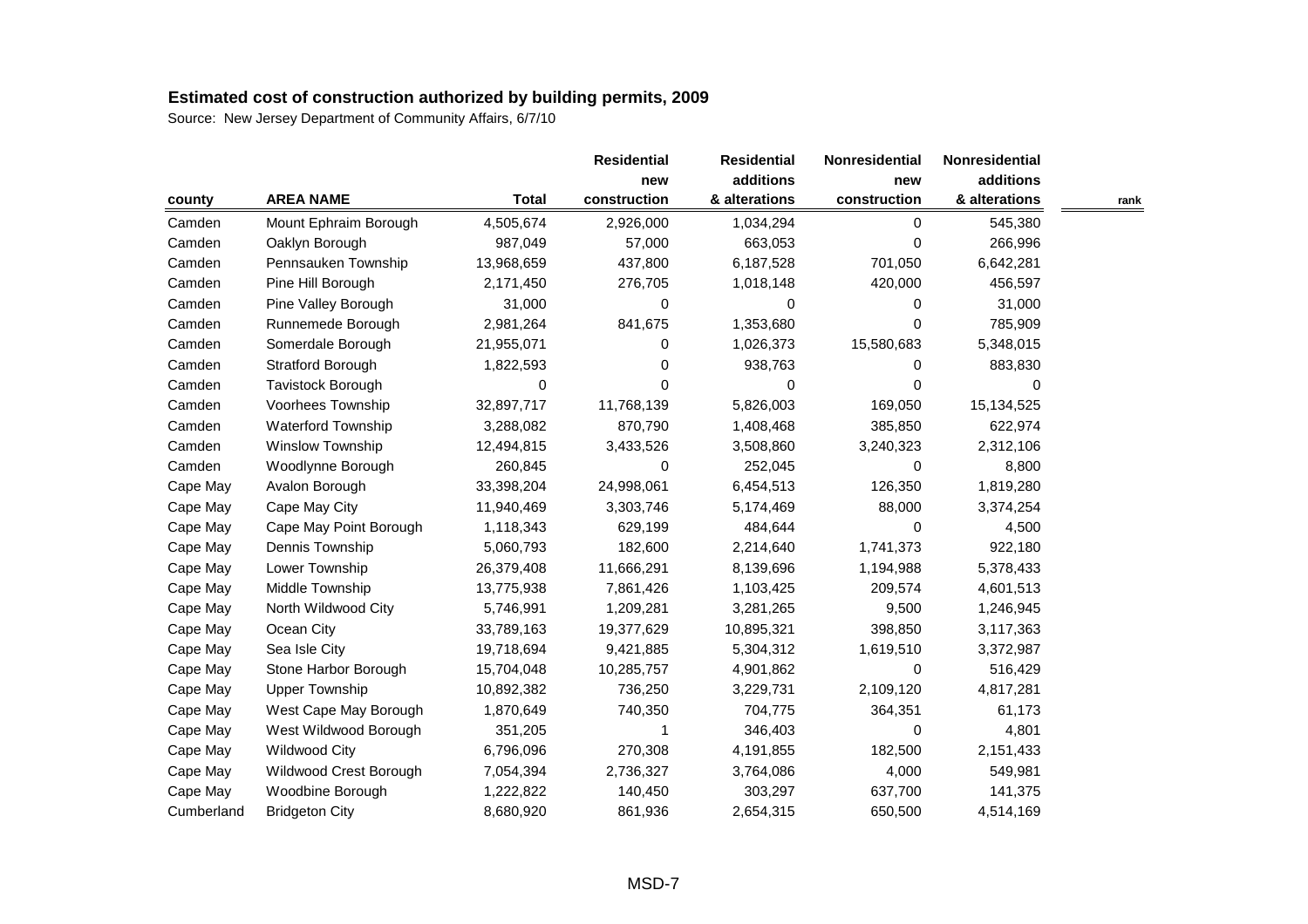|              |                            |              | <b>Residential</b> | <b>Residential</b> | Nonresidential | Nonresidential |      |
|--------------|----------------------------|--------------|--------------------|--------------------|----------------|----------------|------|
|              |                            |              | new                | additions          | new            | additions      |      |
| county       | <b>AREA NAME</b>           | <b>Total</b> | construction       | & alterations      | construction   | & alterations  | rank |
| Cumberland   | <b>Commercial Township</b> | 1,357,509    | 422,250            | 683,474            | 48,750         | 203,035        |      |
| Cumberland   | Deerfield Township         | 2,444,391    | 1,291,001          | 319,873            | 222,191        | 611,326        |      |
| Cumberland   | Downe Township             | 994,399      | 4,001              | 424,010            | 58,300         | 508,088        |      |
| Cumberland   | <b>Fairfield Township</b>  | 2,611,029    | 498,631            | 408,837            | 589,261        | 1,114,300      |      |
| Cumberland   | <b>Greenwich Township</b>  | 546,911      | 228,826            | 125,855            | 62,100         | 130,130        |      |
| Cumberland   | Hopewell Township          | 5,367,481    | 105,645            | 657,360            | 2,749,213      | 1,855,263      |      |
| Cumberland   | Lawrence Township          | 1,260,078    | 0                  | 1,260,078          | 0              | 0              |      |
| Cumberland   | Maurice River Township     | 1,192,002    | 252,340            | 426,672            | 60,612         | 452,378        |      |
| Cumberland   | Millville City             | 18,557,779   | 5,519,364          | 3,804,537          | 2,389,684      | 6,844,194      |      |
| Cumberland   | Shiloh Borough             | 122,295      | 0                  | 46,295             | 0              | 76,000         |      |
| Cumberland   | <b>Stow Creek Township</b> | 631,474      | 385,000            | 142,479            | 71,545         | 32,450         |      |
| Cumberland   | Upper Deerfield Township   | 7,589,620    | 201,651            | 955,422            | 2,039,585      | 4,392,962      |      |
| Cumberland   | <b>Vineland City</b>       | 62,701,029   | 11,361,480         | 6,186,591          | 16,576,655     | 28,576,303     |      |
| Essex        | <b>Belleville Town</b>     | 8,855,857    | 403,300            | 7,438,991          | 247,000        | 766,566        |      |
| Essex        | <b>Bloomfield Township</b> | 24,175,531   | 401,800            | 9,114,838          | 16,000         | 14,642,893     |      |
| Essex        | Caldwell Township          | 3,447,799    | 23,801             | 1,769,807          | 0              | 1,654,191      |      |
| Essex        | Cedar Grove Township       | 8,894,804    | 2,365,620          | 4,154,013          | 845,000        | 1,530,171      |      |
| Essex        | East Orange City           | 15,437,605   | 30,502             | 11,814,895         | 143,502        | 3,448,706      |      |
| Essex        | Essex Fells Township       | 3,027,365    | 254,400            | 2,372,965          | 0              | 400,000        |      |
| Essex        | <b>Fairfield Township</b>  | 9,285,694    | 762,000            | 2,177,267          | 13,375         | 6,333,052      |      |
| Essex        | Glen Ridge Borough         | 5,830,327    | 396,330            | 5,384,597          | 0              | 49,400         |      |
| Essex        | Irvington Township         | 9,147,549    | 310,100            | 6,394,029          | 0              | 2,443,420      |      |
| Essex        | Livingston Township        | 35,648,651   | 6,968,049          | 18,436,572         | 708,799        | 9,535,231      |      |
| Essex        | Maplewood Township         | 13,940,907   | 0                  | 10,636,402         | 147,400        | 3,157,105      |      |
| Essex        | Millburn Township          | 46,380,258   | 12,598,402         | 33,654,774         | 0              | 127,082        |      |
| Essex        | Montclair Township         | 46,560,115   | 2,355,741          | 33,997,432         | 398,425        | 9,808,517      |      |
| Essex        | <b>Newark City</b>         | 205,004,235  | 35,283,778         | 32,403,743         | 41,216,507     | 96,100,207     |      |
| Essex        | North Caldwell Borough     | 11,007,920   | 2,747,154          | 3,872,163          | 0              | 4,388,603      |      |
| <b>Essex</b> | Nutley Township            | 50,681,960   | 1,771,714          | 9,573,213          | 152,214        | 39,184,819     |      |
| Essex        | City of Orange Township    | 10,380,686   | 504,150            | 5,418,234          | 2,827,800      | 1,630,502      |      |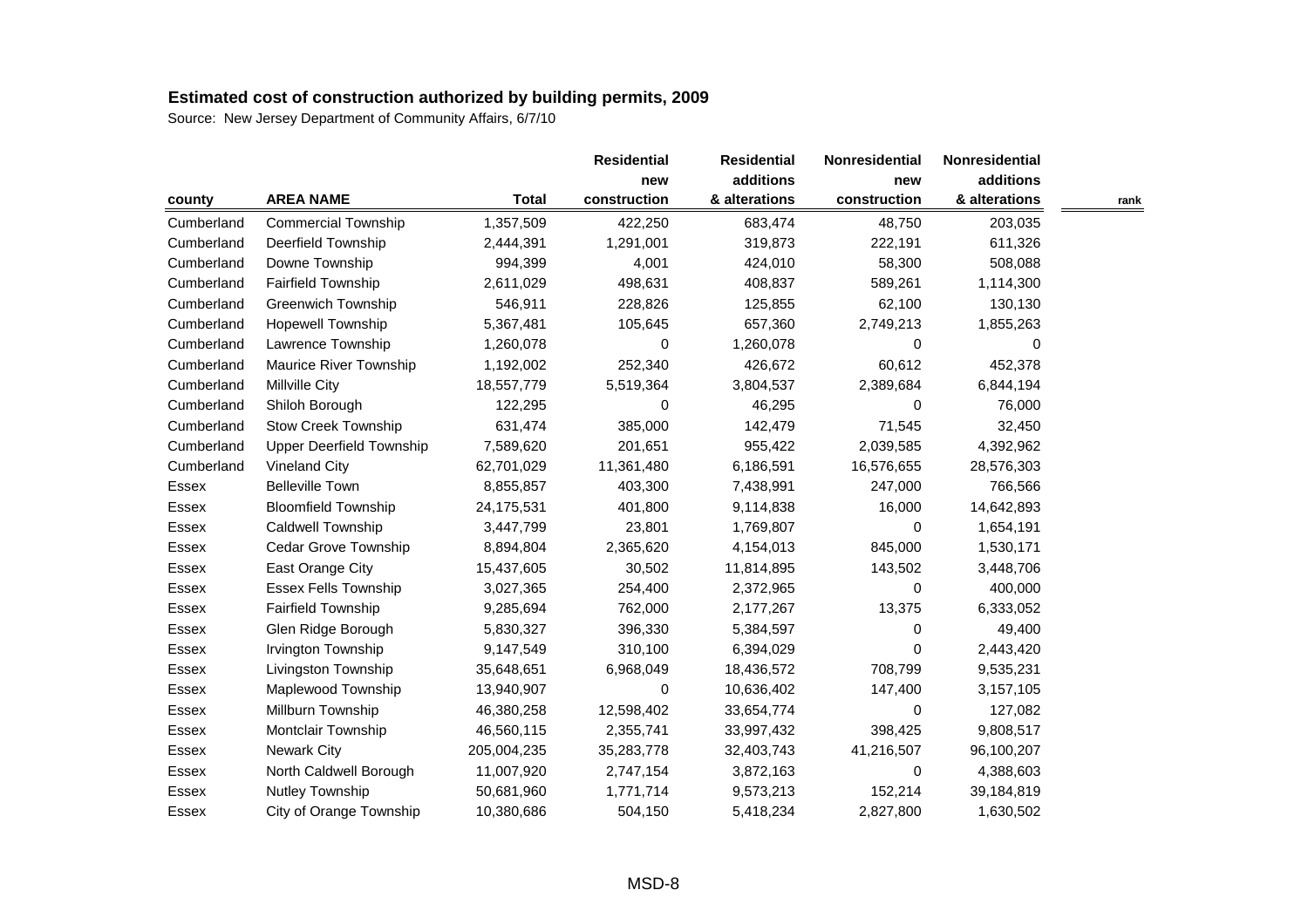|            |                           |              | <b>Residential</b> | <b>Residential</b> | <b>Nonresidential</b> | Nonresidential |      |
|------------|---------------------------|--------------|--------------------|--------------------|-----------------------|----------------|------|
|            |                           |              | new                | additions          | new                   | additions      |      |
| county     | <b>AREA NAME</b>          | <b>Total</b> | construction       | & alterations      | construction          | & alterations  | rank |
| Essex      | Roseland Borough          | 14,836,565   | 558,875            | 1,823,180          | 8,259,821             | 4,194,689      |      |
| Essex      | South Orange Village      | 13,115,765   | 20,203             | 6,019,470          | 0                     | 7,076,092      |      |
| Essex      | Verona Township           | 6,438,632    | 208,000            | 4,714,194          | 488,000               | 1,028,438      |      |
| Essex      | West Caldwell Township    | 20,937,542   | 1,035,910          | 4,611,069          | 1,331,780             | 13,958,783     |      |
| Essex      | West Orange Township      | 39,656,368   | 13,819,900         | 8,844,379          | 2,738,064             | 14,254,025     |      |
| Gloucester | Clayton Borough           | 2,405,970    | 974,306            | 975,921            | 21,000                | 434,743        |      |
| Gloucester | Deptford Township         | 43,827,818   | 16,559,768         | 4,177,579          | 1,924,092             | 21,166,379     |      |
| Gloucester | East Greenwich Township   | 29,939,888   | 24,767,575         | 2,399,554          | 382,905               | 2,389,854      |      |
| Gloucester | Elk Township              | 3,303,788    | 1,339,735          | 93,540             | 1,020,043             | 850,470        |      |
| Gloucester | Franklin Township         | 7,260,484    | 2,348,453          | 2,528,633          | 340,625               | 2,042,773      |      |
| Gloucester | Glassboro Borough         | 26,673,491   | 20,580,728         | 3,758,731          | 1,019,500             | 1,314,532      |      |
| Gloucester | <b>Greenwich Township</b> | 2,787,185    | 0                  | 806,102            | 8,300                 | 1,972,783      |      |
| Gloucester | Harrison Township         | 25,294,221   | 13,705,598         | 2,655,870          | 3,692,523             | 5,240,230      |      |
| Gloucester | Logan Township            | 32,964,048   | 3,454,260          | 997,180            | 1,088,800             | 27,423,808     |      |
| Gloucester | Mantua Township           | 9,319,705    | 3,996,647          | 4,127,047          | 250,000               | 946,011        |      |
| Gloucester | Monroe Township           | 22,287,490   | 9,329,449          | 5,433,247          | 3,330,277             | 4,194,517      |      |
| Gloucester | National Park Borough     | 377,669      | 0                  | 310,926            | 3,013                 | 63,730         |      |
| Gloucester | Newfield Borough          | 676,117      | $\Omega$           | 588,956            | 0                     | 87,161         |      |
| Gloucester | Paulsboro Borough         | 2,663,600    | 305,000            | 1,076,750          | 68,000                | 1,213,850      |      |
| Gloucester | Pitman Borough            | 5,247,517    | 408,943            | 2,338,867          | 0                     | 2,499,707      |      |
| Gloucester | South Harrison Township   | 1,695,002    | 599,830            | 642,873            | 80,000                | 372,299        |      |
| Gloucester | Swedesborough Borough     | 6,437,698    | 5,028,670          | 0                  | 7,200                 | 1,401,828      |      |
| Gloucester | Washington Township       | 44,956,051   | 1,204,100          | 10,315,580         | 10,228,142            | 23,208,229     |      |
| Gloucester | Wenonah Borough           | 1,481,250    | 0                  | 924,784            | 99,900                | 456,566        |      |
| Gloucester | West Deptford Township    | 13,064,631   | 246,950            | 4,107,049          | 2,063,290             | 6,647,342      |      |
| Gloucester | Westville Borough         | 725,849      | 2,500              | 480,491            | 12,919                | 229,939        |      |
| Gloucester | <b>Woodbury City</b>      | 164,002,923  | 77,285             | 1,353,840          | 367,948               | 162,203,850    |      |
| Gloucester | Woodbury Heights Boroug   | 1,683,943    | 0                  | 713,672            | 729,500               | 240,771        |      |
| Gloucester | <b>Woolwich Township</b>  | 21,014,545   | 14,880,785         | 5,650              | 1,979,996             | 4,148,114      |      |
| Hudson     | <b>Bayonne City</b>       | 43,583,964   | 3,268,586          | 16,982,411         | 14,497,002            | 8,835,965      |      |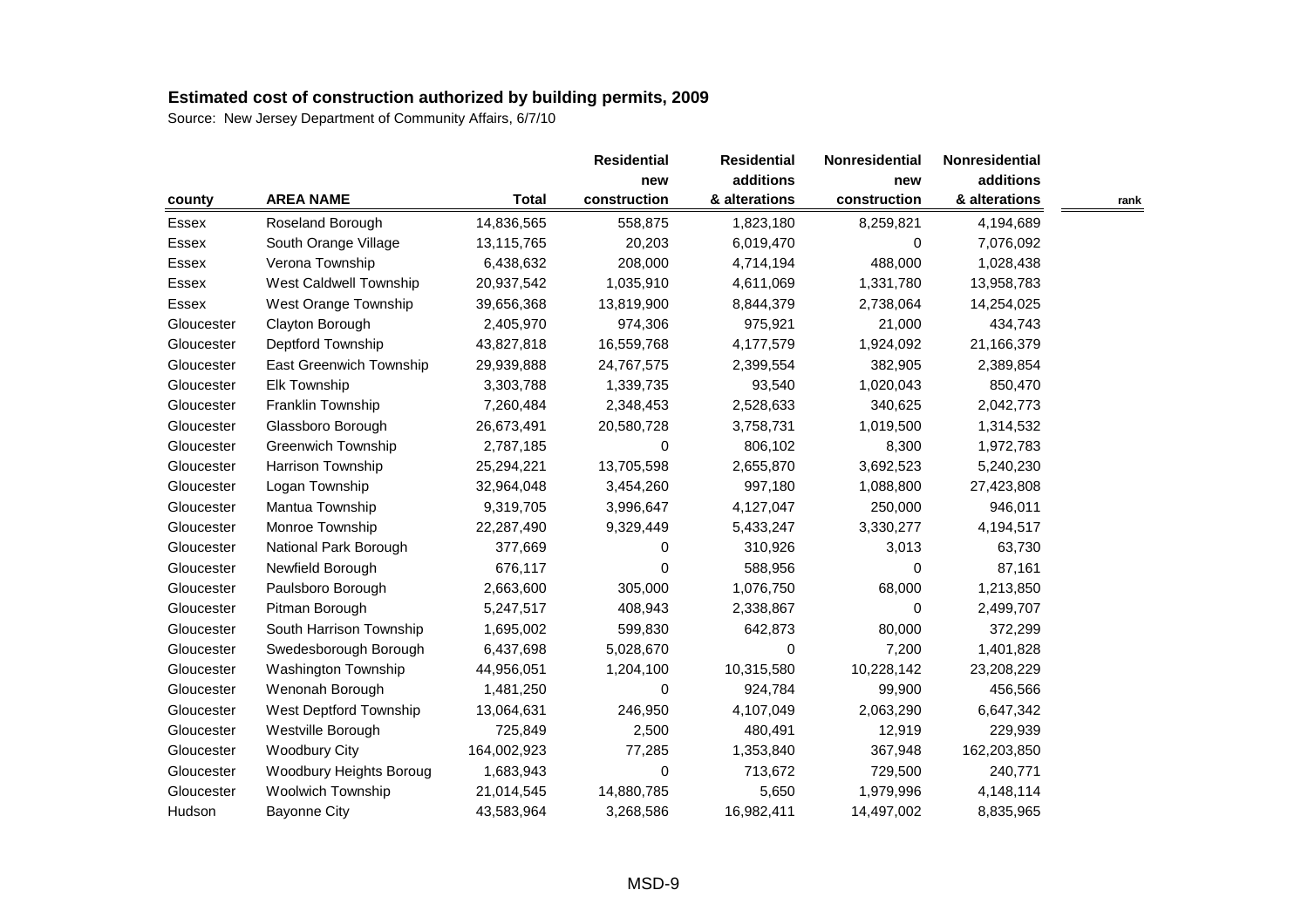|           |                           |              | <b>Residential</b>  | <b>Residential</b>         | Nonresidential | Nonresidential             |      |
|-----------|---------------------------|--------------|---------------------|----------------------------|----------------|----------------------------|------|
|           |                           |              | new<br>construction | additions<br>& alterations | new            | additions<br>& alterations |      |
| county    | <b>AREA NAME</b>          | <b>Total</b> |                     |                            | construction   |                            | rank |
| Hudson    | East Newark Borough       | 476,375      | 173,500             | 131,892                    | 0              | 170,983                    |      |
| Hudson    | Guttenberg Town           | 5,574,183    | 2,887,501           | 1,967,079                  | 0              | 719,603                    |      |
| Hudson    | Harrison Town             | 38,556,869   | 2,448,710           | 1,597,813                  | 32,714,957     | 1,795,389                  |      |
| Hudson    | Hoboken City              | 72,714,418   | 38,478,387          | 24,957,522                 | 639,101        | 8,639,408                  |      |
| Hudson    | Jersey City               | 436,436,533  | 280,923,355         | 39,986,742                 | 14,235,444     | 101,290,992                |      |
| Hudson    | Kearny Town               | 14, 187, 828 | 880,310             | 5,825,903                  | 260,250        | 7,221,365                  |      |
| Hudson    | North Bergen Township     | 64,033,194   | 336,603             | 14,809,757                 | 10,942,857     | 37,943,977                 |      |
| Hudson    | Secaucus Town             | 68,160,864   | 5,002,002           | 3,317,678                  | 318,001        | 59,523,183                 |      |
| Hudson    | <b>Union City</b>         | 72,593,889   | 19,101,876          | 21,823,277                 | 24,558,264     | 7,110,472                  |      |
| Hudson    | Weehawken Township        | 25,073,424   | 7,489,238           | 2,943,984                  | 24,900         | 14,615,302                 |      |
| Hudson    | West New York Town        | 27,079,799   | 7,841,500           | 9,394,650                  | $\Omega$       | 9,843,649                  |      |
| Hunterdon | Alexandria Township       | 5,759,371    | 2,005,327           | 2,061,186                  | 1,030,351      | 662,507                    |      |
| Hunterdon | Bethlehem Township        | 2,684,553    | 334,500             | 1,573,253                  | 106,001        | 670,799                    |      |
| Hunterdon | <b>Bloomsbury Borough</b> | 836,357      | 0                   | 77,660                     | 565,500        | 193,197                    |      |
| Hunterdon | Califon Borough           | 380,876      | 0                   | 270,592                    | 0              | 110,284                    |      |
| Hunterdon | Clinton Town              | 721,096      | 0                   | 0                          | 28,000         | 693,096                    |      |
| Hunterdon | Clinton Township          | 11,220,394   | 95,760              | 5,754,378                  | 984,745        | 4,385,511                  |      |
| Hunterdon | Delaware Township         | 4,601,026    | 832,450             | 2,806,318                  | 76,950         | 885,308                    |      |
| Hunterdon | East Amwell Township      | 5,476,507    | 132,600             | 2,324,338                  | 2,582,850      | 436,719                    |      |
| Hunterdon | Flemington Borough        | 2,663,154    | $\Omega$            | 808,861                    | 0              | 1,854,293                  |      |
| Hunterdon | Franklin Township         | 3,124,720    | 543,600             | 1,177,871                  | 418,020        | 985,229                    |      |
| Hunterdon | Frenchtown Borough        | 1,334,943    | 148,800             | 404,842                    | 157,450        | 623,851                    |      |
| Hunterdon | Glen Gardner Borough      | 829,767      | 1,000               | 605,971                    | 74,700         | 148,096                    |      |
| Hunterdon | Hampton Borough           | 1,032,932    | 401,000             | 379,722                    | 5,400          | 246,810                    |      |
| Hunterdon | High Bridge Borough       | 925,055      | 0                   | 720,217                    | 93,388         | 111,450                    |      |
| Hunterdon | <b>Holland Township</b>   | 2,565,778    | 253,000             | 1,610,628                  | 297,721        | 404,429                    |      |
| Hunterdon | Kingwood Township         | 5,054,235    | 1,386,098           | 2,988,543                  | 359,077        | 320,517                    |      |
| Hunterdon | Lambertville City         | 4,773,768    | 823,853             | 1,614,769                  | 1,140          | 2,334,006                  |      |
| Hunterdon | Lebanon Borough           | 21,423,064   | 16,815,350          | 1,764,514                  | 0              | 2,843,200                  |      |
| Hunterdon | Lebanon Township          | 5,091,988    | 1,077,801           | 2,158,835                  | 1,215,080      | 640,272                    |      |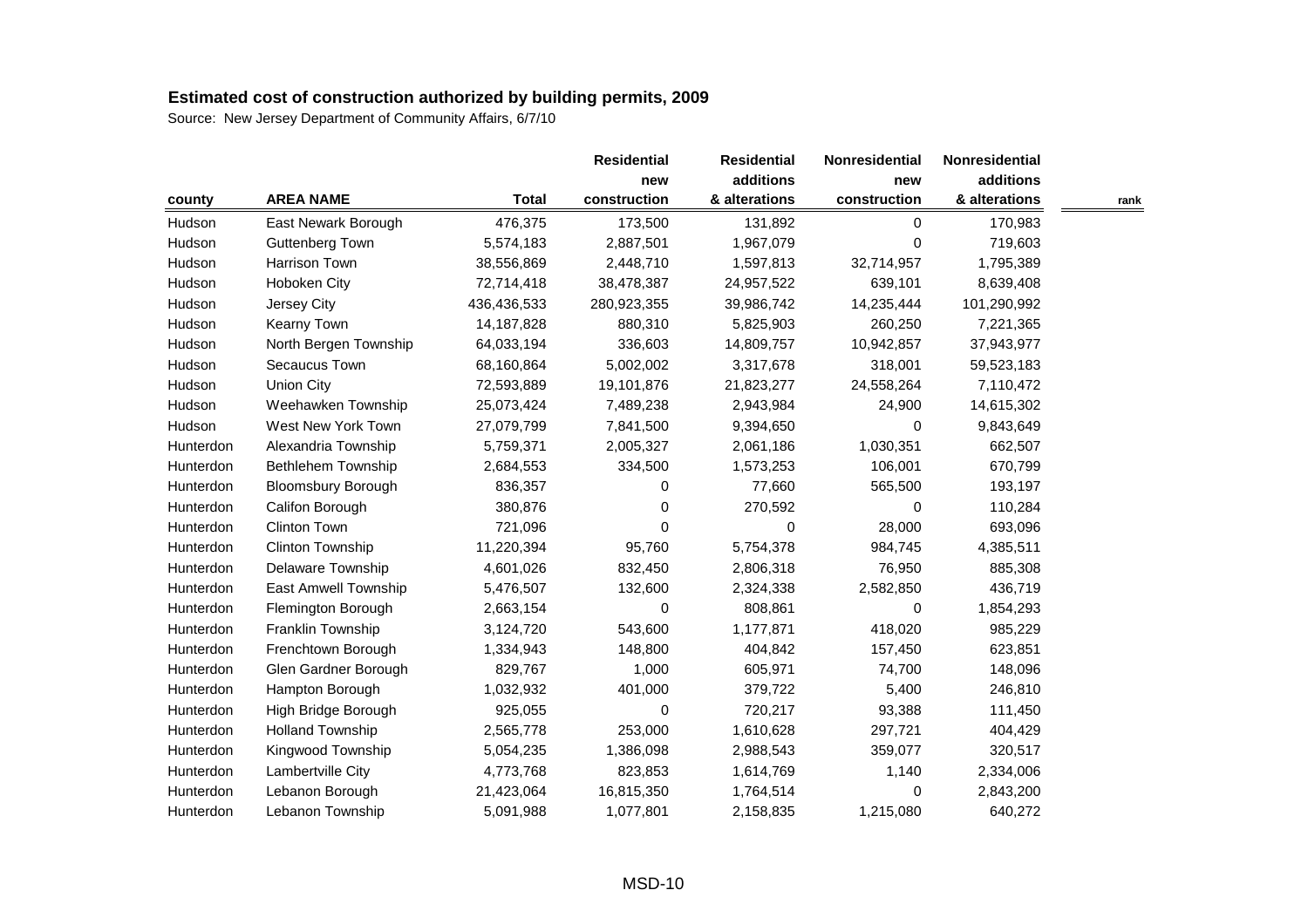|           |                              |              | <b>Residential</b> | <b>Residential</b> | Nonresidential | Nonresidential |      |
|-----------|------------------------------|--------------|--------------------|--------------------|----------------|----------------|------|
|           |                              |              | new                | additions          | new            | additions      |      |
| county    | <b>AREA NAME</b>             | <b>Total</b> | construction       | & alterations      | construction   | & alterations  | rank |
| Hunterdon | Milford Borough              | 2,380,412    | 0                  | 489,664            | 514,500        | 1,376,248      |      |
| Hunterdon | Raritan Township             | 29,231,010   | 3,762,946          | 8,272,228          | 8,184,658      | 9,011,178      |      |
| Hunterdon | Readington Township          | 13,263,387   | 1,603,000          | 6,821,015          | 762,273        | 4,077,099      |      |
| Hunterdon | Stockton Borough             | 642,291      | 0                  | 208,841            | $\Omega$       | 433,450        |      |
| Hunterdon | Tewksbury Township           | 6,981,899    | 1,536,551          | 3,488,182          | 1,187,082      | 770,084        |      |
| Hunterdon | Union Township               | 4,801,121    | 1,066,957          | 1,405,258          | 98,628         | 2,230,278      |      |
| Hunterdon | <b>West Amwell Township</b>  | 2,993,570    | 407,700            | 1,510,622          | 75,500         | 999,748        |      |
| Mercer    | East Windsor Township        | 11,763,859   | 3,885,004          | 3,776,040          | 1,770,201      | 2,332,614      |      |
| Mercer    | Ewing Township               | 54,377,504   | 1,224,825          | 6,496,948          | 11,897,241     | 34,758,490     |      |
| Mercer    | Hamilton Township            | 54,598,781   | 6,749,182          | 19,864,168         | 3,023,240      | 24,962,191     |      |
| Mercer    | Hightstown Borough           | 9,996,696    | 2,232,550          | 1,239,753          | 2,200,000      | 4,324,393      |      |
| Mercer    | Hopewell Borough             | 959,456      | 0                  | 800,434            | 1,920          | 157,102        |      |
| Mercer    | <b>Hopewell Township</b>     | 79,897,220   | 1,347,155          | 12,716,438         | 56,459,181     | 9,374,446      |      |
| Mercer    | Lawrence Township            | 57,520,543   | 5,968,069          | 11,779,294         | 2,717,994      | 37,055,186     |      |
| Mercer    | Pennington Borough           | 4,960,901    | 707,560            | 2,175,278          | 86,225         | 1,991,838      |      |
| Mercer    | Princeton Borough            | 52,193,385   | 12,224,101         | 17,566,773         | 100            | 22,402,411     |      |
| Mercer    | Princeton Township           | 82,165,958   | 16,606,683         | 14,761,698         | 33,841,269     | 16,956,308     |      |
| Mercer    | <b>Trenton City</b>          | 46,929,205   | 7,990,376          | 13,200,874         | 427,200        | 25,310,755     |      |
| Mercer    | Robbinsville Township        | 16,662,778   | 4,584,574          | 4,502,598          | 2,410,000      | 5,165,606      |      |
| Mercer    | West Windsor Township        | 58,926,564   | 7,134,296          | 10,219,549         | 990,774        | 40,581,945     |      |
| Middlesex | Carteret Borough             | 50,120,295   | 3,264,335          | 4,104,191          | 22,726,603     | 20,025,166     |      |
| Middlesex | Cranbury Township            | 9,253,098    | 131,300            | 1,605,011          | 141,641        | 7,375,146      |      |
| Middlesex | Dunellen Borough             | 2,147,909    | 646,000            | 998,382            | 43,000         | 460,527        |      |
| Middlesex | East Brunswick Township      | 23,795,148   | 525,000            | 11,027,944         | 1,860,151      | 10,382,053     |      |
| Middlesex | Edison Township              | 88,213,480   | 6,028,788          | 22,544,746         | 21,243,295     | 38,396,651     |      |
| Middlesex | Helmetta Borough             | 357,656      | 0                  | 257,206            | 0              | 100,450        |      |
| Middlesex | <b>Highland Park Borough</b> | 7,490,533    | 0                  | 472,159            | 797,835        | 6,220,539      |      |
| Middlesex | Jamesburg Borough            | 921,974      | 135,255            | 651,247            | 33,382         | 102,090        |      |
| Middlesex | Old Bridge Township          | 43,659,399   | 1,041,195          | 13,425,157         | 20,897,223     | 8,295,824      |      |
| Middlesex | Metuchen Borough             | 8,851,706    | 1,031,500          | 6,105,192          | 357,530        | 1,357,484      |      |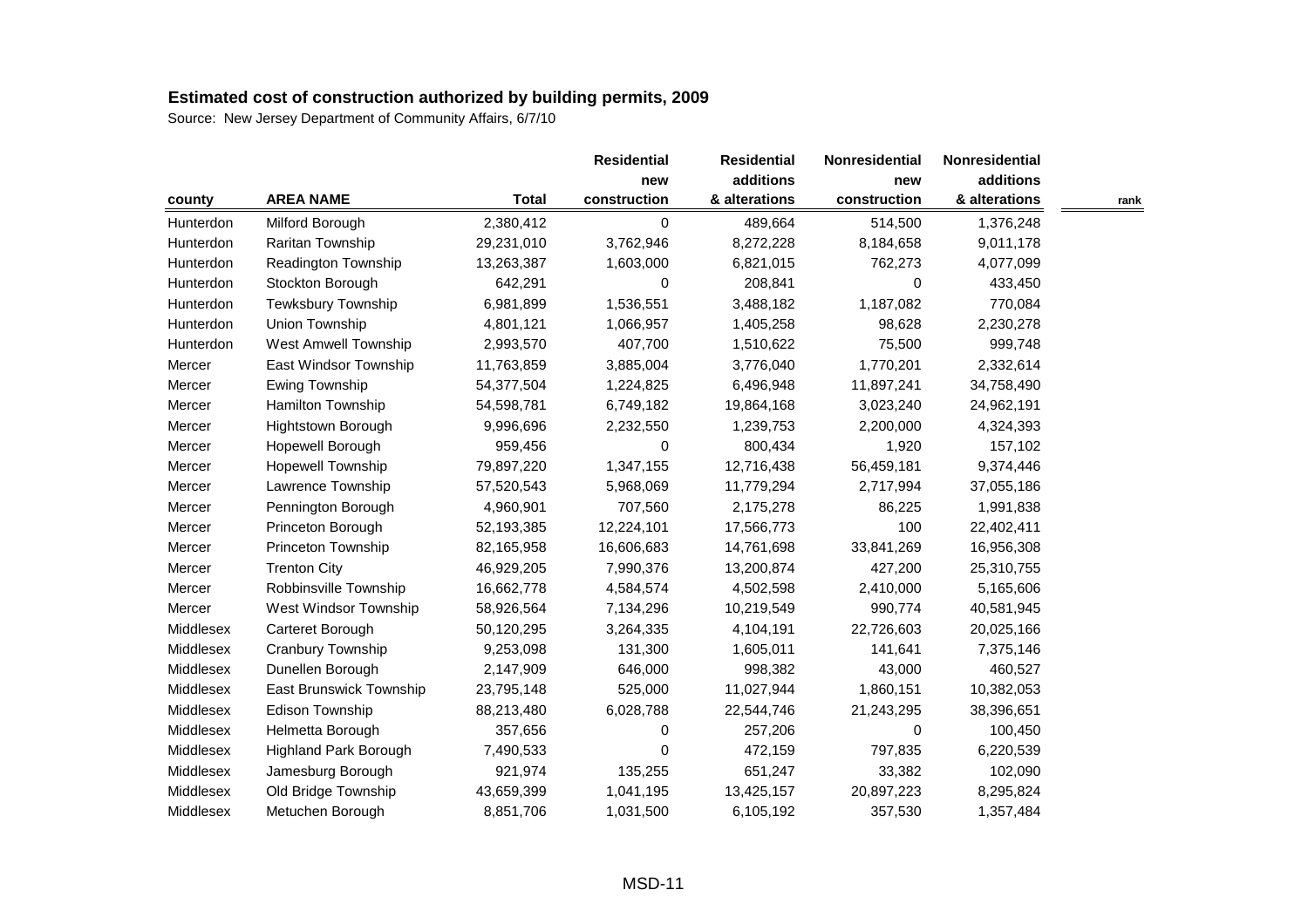|           |                              |              | <b>Residential</b> | <b>Residential</b> | Nonresidential | Nonresidential |      |
|-----------|------------------------------|--------------|--------------------|--------------------|----------------|----------------|------|
|           |                              |              | new                | additions          | new            | additions      |      |
| county    | <b>AREA NAME</b>             | <b>Total</b> | construction       | & alterations      | construction   | & alterations  | rank |
| Middlesex | Middlesex Borough            | 5,567,073    | 716,950            | 2,493,890          | 0              | 2,356,233      |      |
| Middlesex | Milltown Borough             | 9,909,686    | 4,450              | 1,554,646          | 0              | 8,350,590      |      |
| Middlesex | Monroe Township              | 78,006,817   | 50,857,215         | 8,024,069          | 10,819,012     | 8,306,521      |      |
| Middlesex | New Brunswick City           | 45,622,457   | 10,128,400         | 10,034,589         | 0              | 25,459,468     |      |
| Middlesex | North Brunswick Township     | 34,617,990   | 1,496,596          | 5,874,661          | 3,650,226      | 23,596,507     |      |
| Middlesex | Perth Amboy City             | 14,738,711   | 1,470,284          | 5,470,453          | 369,640        | 7,428,334      |      |
| Middlesex | Piscataway Township          | 53,784,199   | 5,020,420          | 7,099,871          | 2,234,398      | 39,429,510     |      |
| Middlesex | Plainsboro Township          | 81,142,237   | 1,392,004          | 5,659,328          | 58,356,732     | 15,734,173     |      |
| Middlesex | Sayreville Borough           | 25,566,124   | 1,127,785          | 6,017,868          | 15,236,035     | 3,184,436      |      |
| Middlesex | South Amboy City             | 3,314,517    | 1,022,300          | 1,630,752          | 394,300        | 267,165        |      |
| Middlesex | South Brunswick Township     | 79,431,815   | 25,120,723         | 9,287,962          | 10,896,137     | 34,126,993     |      |
| Middlesex | South Plainfield Borough     | 25,636,402   | 2,235,800          | 1,398,647          | 273,300        | 21,728,655     |      |
| Middlesex | South River Borough          | 4,925,900    | 1,830,228          | 2,238,416          | 5,000          | 852,256        |      |
| Middlesex | Spotswood Borough            | 4,599,804    | 467,104            | 1,815,588          | 26,101         | 2,291,011      |      |
| Middlesex | Woodbridge Township          | 88,209,550   | 5,478,395          | 19,957,572         | 11,917,452     | 50,856,131     |      |
| Monmouth  | Allenhurst Borough           | 2,696,487    | 1,477,500          | 1,054,638          | 12,000         | 152,349        |      |
| Monmouth  | Allentown Borough            | 565,805      | 0                  | 407,046            | 0              | 158,759        |      |
| Monmouth  | <b>Asbury Park City</b>      | 9,026,552    | 60,166             | 5,448,574          | 0              | 3,517,812      |      |
| Monmouth  | Atlantic Highlands Borougl   | 3,127,466    | 667,700            | 1,922,623          | 62,200         | 474,943        |      |
| Monmouth  | Avon-by-the-Sea Borough      | 4,899,810    | 3,357,800          | 1,188,030          | 138,199        | 215,781        |      |
| Monmouth  | Belmar Borough               | 5,293,487    | 1,628,864          | 2,669,383          | 91,550         | 903,690        |      |
| Monmouth  | <b>Bradley Beach Borough</b> | 3,853,740    | 742,005            | 2,884,467          | 39,150         | 188,118        |      |
| Monmouth  | <b>Brielle Borough</b>       | 6,859,276    | 3,282,700          | 2,800,921          | 433,150        | 342,505        |      |
| Monmouth  | <b>Colts Neck Township</b>   | 16,329,787   | 4,786,584          | 9,233,199          | 766,756        | 1,543,248      |      |
| Monmouth  | Deal Borough                 | 7,083,156    | 4,026,323          | 1,459,383          | 0              | 1,597,450      |      |
| Monmouth  | Eatontown Borough            | 16,494,783   | 245,535            | 2,025,375          | 43,662         | 14,180,211     |      |
| Monmouth  | Englishtown Borough          | 1,130,977    | 939,430            | 148,706            | 0              | 42,841         |      |
| Monmouth  | Fair Haven Borough           | 6,523,525    | 2,657,063          | 3,684,439          | 0              | 182,023        |      |
| Monmouth  | Farmingdale Borough          | 701,438      | 28,900             | 252,853            | 96,816         | 322,869        |      |
| Monmouth  | Freehold Borough             | 8,736,626    | 879,150            | 2,238,161          | 1,026,898      | 4,592,417      |      |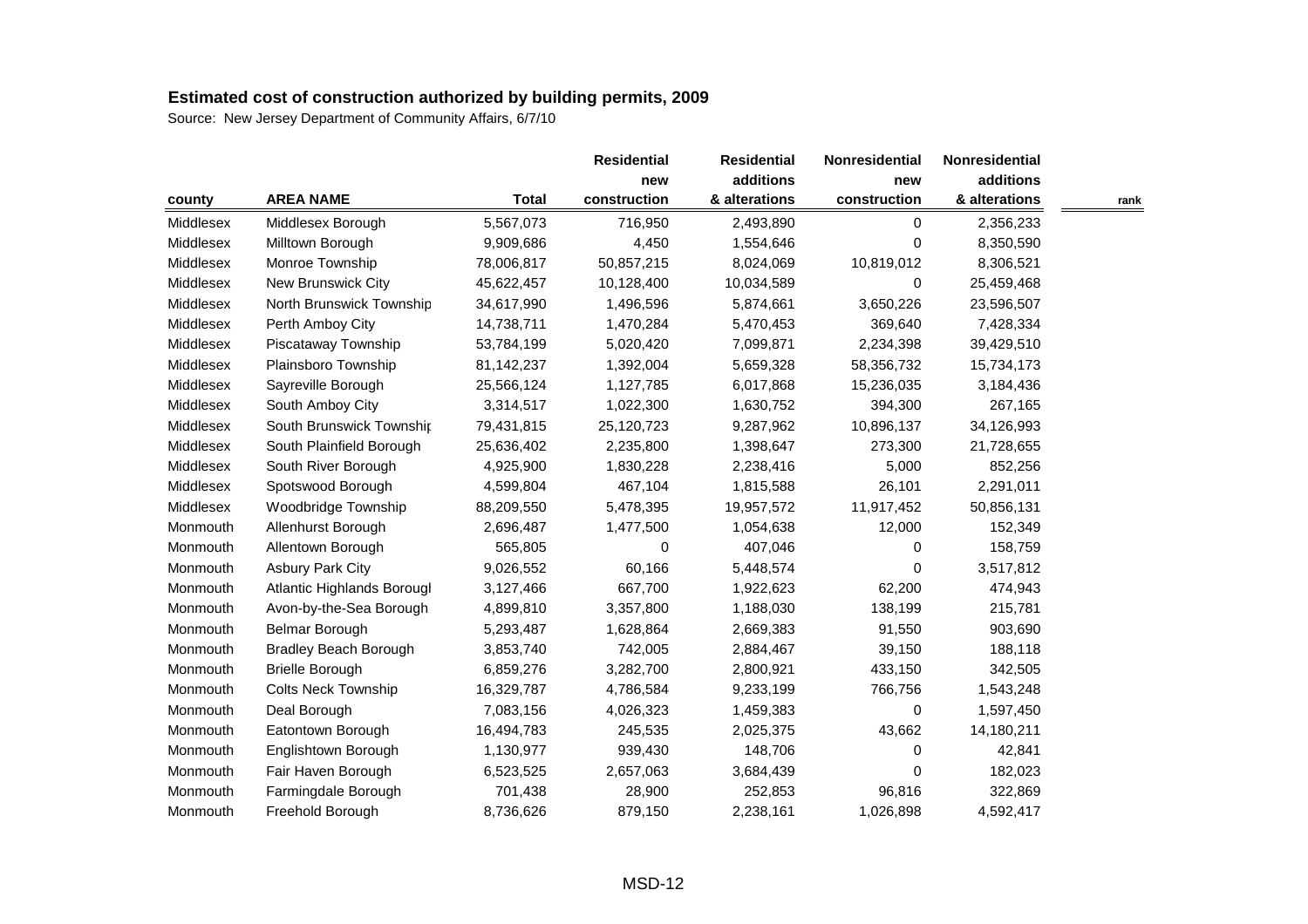| county   |                             |              | <b>Residential</b><br>new | <b>Residential</b><br>additions | Nonresidential<br>new | Nonresidential<br>additions |      |
|----------|-----------------------------|--------------|---------------------------|---------------------------------|-----------------------|-----------------------------|------|
|          |                             |              |                           |                                 |                       |                             |      |
|          | <b>AREA NAME</b>            | <b>Total</b> | construction              | & alterations                   | construction          | & alterations               | rank |
| Monmouth | Freehold Township           | 34,648,434   | 7,335,170                 | 8,070,271                       | 3,938,993             | 15,304,000                  |      |
| Monmouth | Highlands Borough           | 1,653,010    | 40,000                    | 1,436,309                       | 0                     | 176,701                     |      |
| Monmouth | <b>Holmdel Township</b>     | 12,683,069   | 1,339,921                 | 6,416,054                       | 5,000                 | 4,922,094                   |      |
| Monmouth | <b>Howell Township</b>      | 48,404,629   | 10,844,719                | 10,535,329                      | 8,849,576             | 18,175,005                  |      |
| Monmouth | Interlaken Borough          | 1,968,890    | 1,370,000                 | 598,890                         | 0                     | 0                           |      |
| Monmouth | Keansburg Borough           | 2,213,852    | 32,500                    | 1,695,259                       | 20,685                | 465,408                     |      |
| Monmouth | Keyport Borough             | 4,108,054    | 376,500                   | 1,226,186                       | $\Omega$              | 2,505,368                   |      |
| Monmouth | Little Silver Borough       | 10,934,193   | 2,282,777                 | 7,027,453                       | 0                     | 1,623,963                   |      |
| Monmouth | Loch Arbour Village         | 549,735      | 0                         | 549,735                         | $\Omega$              | 0                           |      |
| Monmouth | Long Branch City            | 30,601,968   | 7,964,586                 | 7,439,067                       | 2,263,350             | 12,934,965                  |      |
| Monmouth | Manalapan Township          | 35,193,385   | 18,775,900                | 11,739,308                      | 1,053,704             | 3,624,473                   |      |
| Monmouth | Manasquan Borough           | 8,585,674    | 4,286,598                 | 2,904,848                       | 447,440               | 946,788                     |      |
| Monmouth | Marlboro Township           | 45,969,975   | 12,256,519                | 18,474,762                      | 8,871,273             | 6,367,421                   |      |
| Monmouth | Matawan Borough             | 5,431,483    | 372,300                   | 2,146,054                       | 973,000               | 1,940,129                   |      |
| Monmouth | Aberdeen Township           | 7,291,422    | 1,716,154                 | 3,863,393                       | 844,701               | 867,174                     |      |
| Monmouth | Middletown Township         | 68,807,380   | 6,139,273                 | 24,427,776                      | 418,002               | 37,822,329                  |      |
| Monmouth | Millstone Township          | 9,579,697    | 3,743,241                 | 2,765,592                       | 1,290,906             | 1,779,958                   |      |
| Monmouth | Monmouth Beach Borough      | 9,014,470    | 3,576,158                 | 4,615,195                       | $\Omega$              | 823,117                     |      |
| Monmouth | Neptune Township            | 32,068,012   | 1,623,153                 | 7,677,711                       | 5,898,526             | 16,868,622                  |      |
| Monmouth | Neptune City Borough        | 2,885,639    | 731,695                   | 588,275                         | 1,013,698             | 551,971                     |      |
| Monmouth | <b>Tinton Falls Borough</b> | 20,493,606   | 7,510,998                 | 3,480,437                       | 2,011,750             | 7,490,421                   |      |
| Monmouth | Ocean Township              | 15,531,778   | 3,833,471                 | 5,315,955                       | 1,993,800             | 4,388,552                   |      |
| Monmouth | Oceanport Borough           | 5,777,897    | 3,611,898                 | 1,252,763                       | 307,603               | 605,633                     |      |
| Monmouth | <b>Hazlet Township</b>      | 7,628,909    | 1,236,579                 | 4,364,297                       | 10,603                | 2,017,430                   |      |
| Monmouth | Red Bank Borough            | 24,419,699   | 3,509,447                 | 5,093,992                       | 8,196,946             | 7,619,314                   |      |
| Monmouth | Roosevelt Borough           | 335,460      | 0                         | 262,260                         | 500                   | 72,700                      |      |
| Monmouth | Rumson Borough              | 26,560,940   | 8,559,400                 | 15,649,365                      | 1,042,245             | 1,309,930                   |      |
| Monmouth | Sea Bright Borough          | 1,888,347    | 32,573                    | 1,698,758                       | 0                     | 157,016                     |      |
| Monmouth | Sea Girt Borough            | 8,000,687    | 5,609,490                 | 2,048,557                       | 299,085               | 43,555                      |      |
| Monmouth | Shrewsbury Borough          | 3,805,703    | 5,351                     | 2,332,582                       | 0                     | 1,467,770                   |      |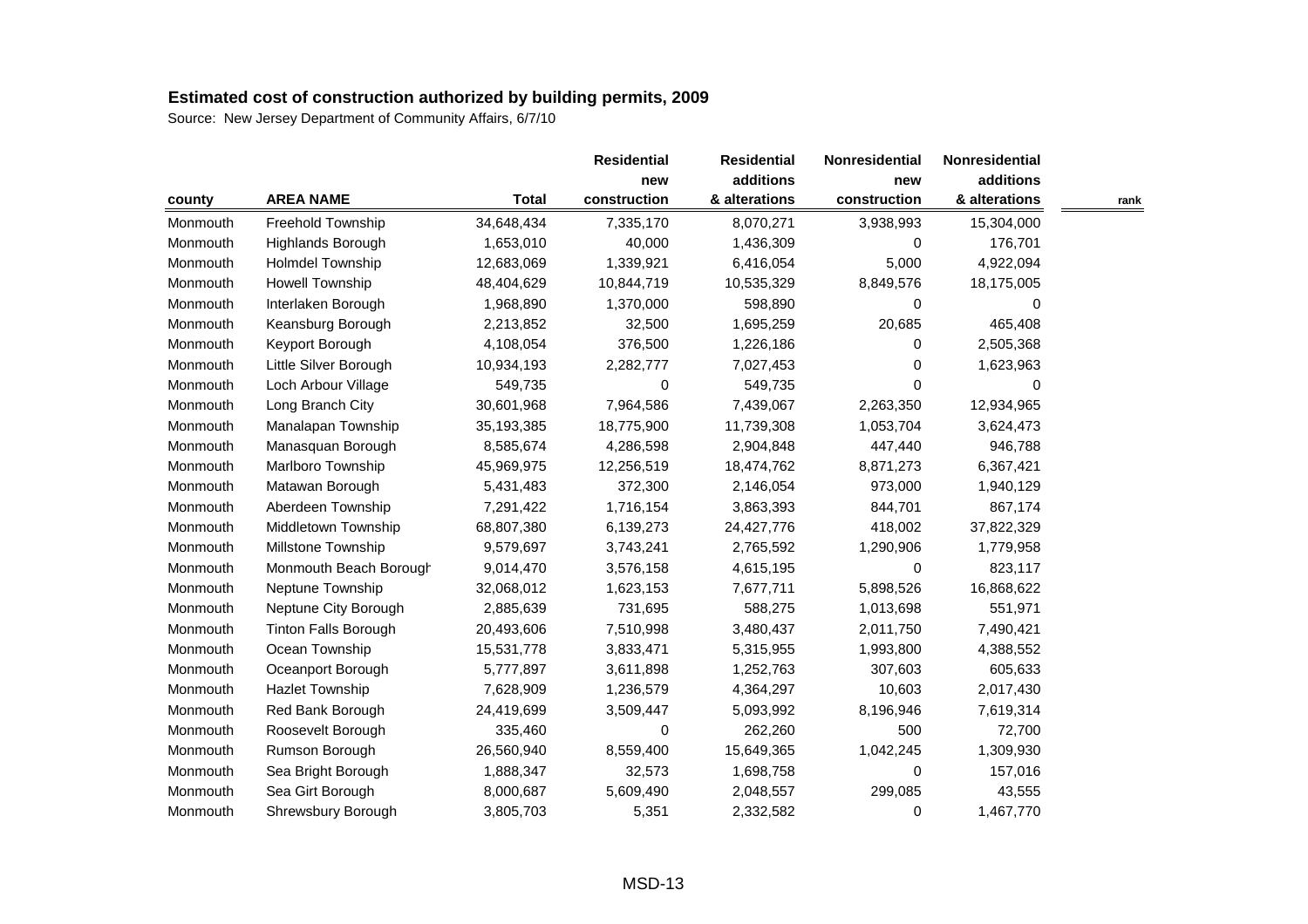| county        |                          |              | <b>Residential</b><br>new | <b>Residential</b><br>additions | Nonresidential | Nonresidential |      |
|---------------|--------------------------|--------------|---------------------------|---------------------------------|----------------|----------------|------|
|               |                          |              |                           |                                 | new            | additions      |      |
|               | <b>AREA NAME</b>         | <b>Total</b> | construction              | & alterations                   | construction   | & alterations  | rank |
| Monmouth      | Shrewsbury Township      | 497,758      | 0                         | 218,708                         | 0              | 279,050        |      |
| Monmouth      | Lake Como Borough        | 2,075,288    | 961,000                   | 842,068                         | 0              | 272,220        |      |
| Monmouth      | Spring Lake Borough      | 23,878,982   | 12,070,032                | 6,161,096                       | 487,750        | 5,160,104      |      |
| Monmouth      | Spring Lake Heights Boro | 2,400,287    | 577,400                   | 1,599,826                       | 18,000         | 205,061        |      |
| Monmouth      | Union Beach Borough      | 5,802,186    | 4,341,900                 | 1,187,106                       | 113,200        | 159,980        |      |
| Monmouth      | Upper Freehold Township  | 5,811,766    | 2,725,374                 | 2,113,509                       | 614,194        | 358,689        |      |
| Monmouth      | Wall Township            | 24,663,771   | 4,568,868                 | 8,351,077                       | 4,640,627      | 7,103,199      |      |
| Monmouth      | West Long Branch Boroug  | 15,667,303   | 7,856,753                 | 3,769,429                       | 278,900        | 3,762,221      |      |
| Morris        | <b>Boonton Town</b>      | 3,977,219    | 1,491,000                 | 1,857,828                       | 160,550        | 467,841        |      |
| <b>Morris</b> | Boonton Township         | 5,108,824    | 2,231,237                 | 2,613,303                       | 45,000         | 219,284        |      |
| Morris        | <b>Butler Borough</b>    | 5,011,517    | 2,145,000                 | 1,119,369                       | 906,400        | 840,748        |      |
| Morris        | Chatham Borough          | 9,570,601    | 1,041,050                 | 7,594,368                       | $\mathbf 0$    | 935,183        |      |
| Morris        | Chatham Township         | 25,067,358   | 7,481,387                 | 10,343,418                      | 1,119,325      | 6,123,228      |      |
| Morris        | Chester Borough          | 2,029,056    | 641,400                   | 613,971                         | 0              | 773,685        |      |
| Morris        | <b>Chester Township</b>  | 10,031,701   | 2,172,253                 | 4,807,179                       | 1,102,401      | 1,949,868      |      |
| Morris        | Denville Township        | 18,411,780   | 2,637,850                 | 7,314,914                       | 4,873,565      | 3,585,451      |      |
| Morris        | Dover Town               | 5,173,928    | 249,140                   | 2,401,967                       | 0              | 2,522,821      |      |
| Morris        | East Hanover Township    | 19,194,258   | 1,661,350                 | 4,054,226                       | 300,000        | 13,178,682     |      |
| Morris        | Florham Park Borough     | 11,904,438   | 4,348,335                 | 3,164,482                       | 2,000          | 4,389,621      |      |
| Morris        | Hanover Township         | 56,875,480   | 5,126,150                 | 5,031,996                       | 108,500        | 46,608,834     |      |
| Morris        | Harding Township         | 11,231,164   | 3,749,250                 | 5,517,774                       | 333,500        | 1,630,640      |      |
| Morris        | Jefferson Township       | 9,361,345    | 1,185,001                 | 5,354,395                       | 467,187        | 2,354,762      |      |
| Morris        | Kinnelon Borough         | 7,391,207    | 712,850                   | 5,758,508                       | 0              | 919,849        |      |
| Morris        | Lincoln Park Borough     | 3,004,841    | 145,500                   | 1,737,152                       | 11,000         | 1,111,189      |      |
| Morris        | Madison Borough          | 27,554,775   | 2,247,125                 | 9,055,820                       | 5,023,771      | 11,228,059     |      |
| Morris        | Mendham Borough          | 8,040,915    | 1,519,300                 | 4,960,497                       | 995,700        | 565,418        |      |
| Morris        | Mendham Township         | 5,363,048    | 411,600                   | 4,055,713                       | 3,500          | 892,235        |      |
| Morris        | Mine Hill Township       | 1,118,960    | 107,700                   | 630,243                         | 0              | 381,017        |      |
| Morris        | Montville Township       | 23,393,096   | 7,537,673                 | 7,868,863                       | 2,760,233      | 5,226,327      |      |
| Morris        | Morris Township          | 25,254,177   | 3,003,595                 | 12,614,146                      | 1,910,000      | 7,726,436      |      |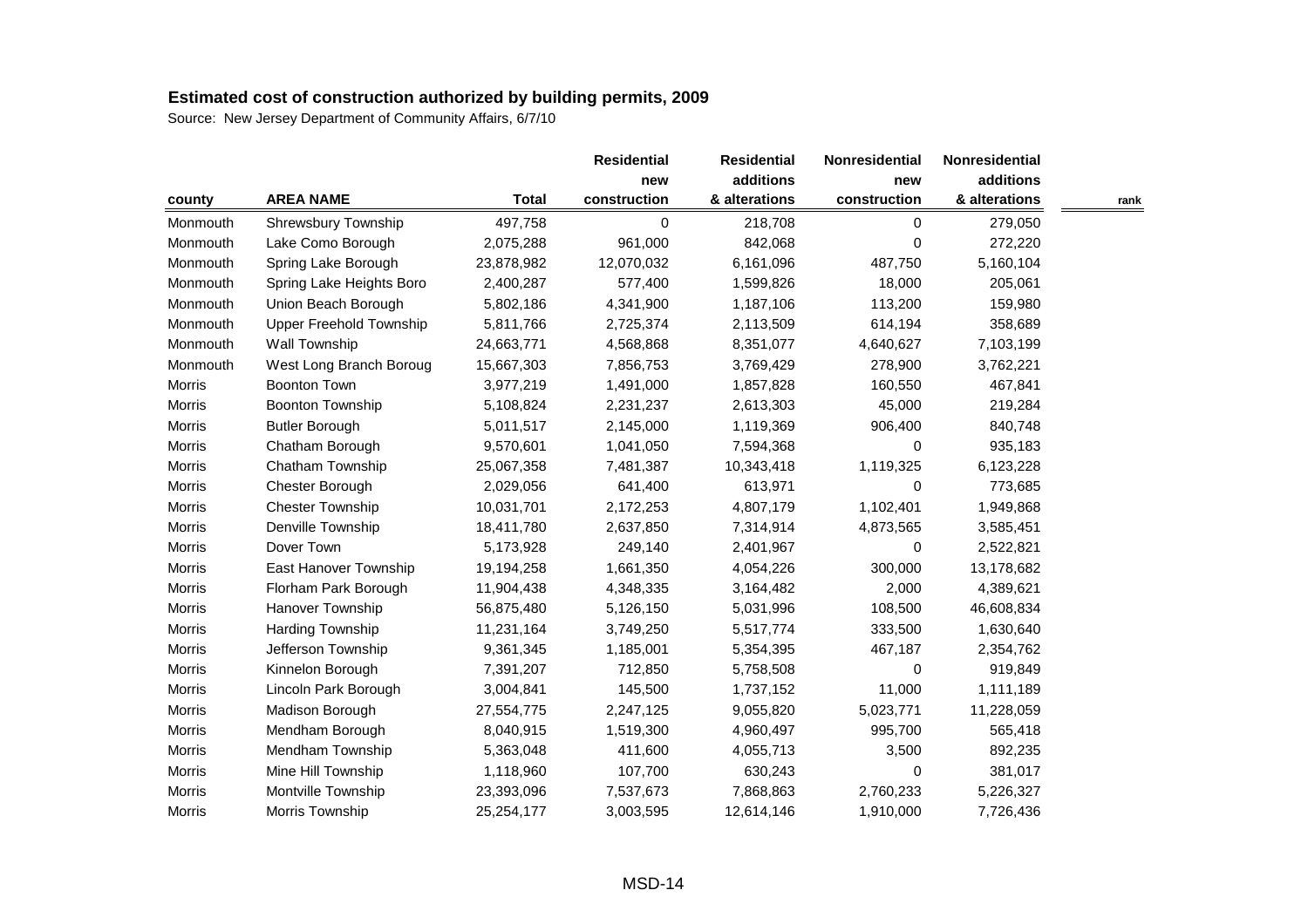| county        |                           |              |              | <b>Residential</b> | Nonresidential | Nonresidential |      |
|---------------|---------------------------|--------------|--------------|--------------------|----------------|----------------|------|
|               |                           |              | new          | additions          | new            | additions      |      |
|               | <b>AREA NAME</b>          | <b>Total</b> | construction | & alterations      | construction   | & alterations  | rank |
| Morris        | Morris Plains Borough     | 6,950,170    | 500,000      | 3,699,385          | 183,500        | 2,567,285      |      |
| Morris        | Morristown Town           | 27,363,365   | 2,186,300    | 6,835,924          | 3,666,370      | 14,674,771     |      |
| Morris        | Mountain Lakes Borough    | 8,425,293    | 1,722,636    | 5,026,430          | 0              | 1,676,227      |      |
| <b>Morris</b> | Mount Arlington Borough   | 2,759,064    | 795,450      | 1,511,542          | 7,000          | 445,072        |      |
| Morris        | Mount Olive Township      | 12,088,987   | 935,362      | 5,632,120          | 736,366        | 4,785,139      |      |
| Morris        | Netcong Borough           | 1,034,718    | 0            | 420,148            | 80,000         | 534,570        |      |
| Morris        | Parsippany-Troy Hills Twp | 61,535,914   | 3,296,070    | 13,976,280         | 1,018,564      | 43,245,000     |      |
| Morris        | Long Hill Township        | 8,382,895    | 1,343,708    | 5,107,253          | 14,100         | 1,917,834      |      |
| Morris        | Pequannock Township       | 19,369,107   | 1,296,955    | 4,378,141          | 2,354,202      | 11,339,809     |      |
| Morris        | Randolph Township         | 14,813,444   | 545,751      | 8,213,431          | 367,200        | 5,687,062      |      |
| Morris        | Riverdale Borough         | 29,554,090   | 15,587,731   | 906,296            | 11,192,000     | 1,868,063      |      |
| Morris        | Rockaway Borough          | 6,794,166    | 0            | 1,365,102          | 2,175,447      | 3,253,617      |      |
| Morris        | Rockaway Township         | 14,316,040   | 2,926,451    | 6,216,946          | 795,157        | 4,377,486      |      |
| Morris        | Roxbury Township          | 12,809,129   | 550,975      | 6,101,963          | 1,832,000      | 4,324,191      |      |
| Morris        | Victory Gardens Borough   | 115,544      | 0            | 115,544            | 0              | 0              |      |
| Morris        | Washington Township       | 10,443,166   | 1,641,070    | 7,211,760          | 1,033,800      | 556,536        |      |
| Morris        | <b>Wharton Borough</b>    | 2,828,056    | 0            | 1,236,778          | 16,125         | 1,575,153      |      |
| Ocean         | Barnegat Light Borough    | 4,726,355    | 2,637,700    | 2,033,055          | 0              | 55,600         |      |
| Ocean         | Bay Head Borough          | 3,922,815    | 1,525,006    | 2,397,808          | 0              |                |      |
| Ocean         | Beach Haven Borough       | 7,907,330    | 3,265,403    | 3,664,085          | $\Omega$       | 977,842        |      |
| Ocean         | Beachwood Borough         | 5,470,200    | 1,331,000    | 1,897,339          | 1,927,400      | 314,461        |      |
| Ocean         | <b>Berkeley Township</b>  | 19,280,382   | 5,668,698    | 10,931,083         | 1,684,759      | 995,842        |      |
| Ocean         | <b>Brick Township</b>     | 59,239,368   | 9,732,839    | 17,461,479         | 6,193,484      | 25,851,566     |      |
| Ocean         | Toms River Township       | 105,306,547  | 14,412,915   | 23,709,587         | 17,906,230     | 49,277,815     |      |
| Ocean         | Eagleswood Township       | 1,216,633    | 277,618      | 600,968            | 26,421         | 311,626        |      |
| Ocean         | Harvey Cedars Borough     | 9,946,407    | 6,610,819    | 3,164,318          | 0              | 171,270        |      |
| Ocean         | Island Heights Borough    | 2,501,406    | 1,488,500    | 743,490            | 40,000         | 229,416        |      |
| Ocean         | Jackson Township          | 46,278,967   | 22,960,128   | 10,182,442         | 7,015,946      | 6,120,451      |      |
| Ocean         | Lacey Township            | 30,204,919   | 6,251,734    | 6,355,056          | 470,686        | 17, 127, 443   |      |
| Ocean         | Lakehurst Borough         | 971,242      | 0            | 235,209            | 96,000         | 640,033        |      |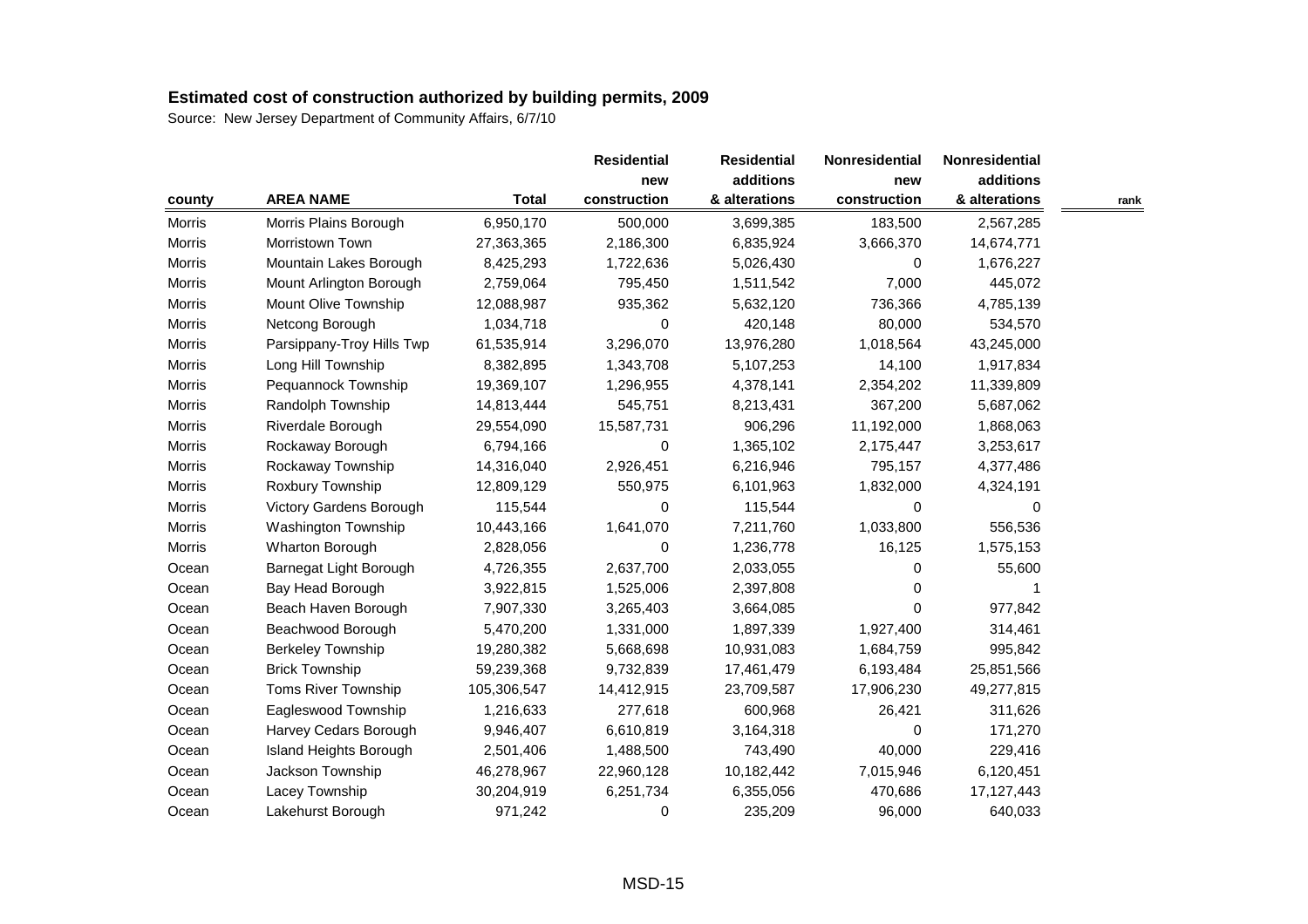| county  |                             |              | <b>Residential</b><br>new | <b>Residential</b><br>additions | Nonresidential<br>new | Nonresidential |      |
|---------|-----------------------------|--------------|---------------------------|---------------------------------|-----------------------|----------------|------|
|         |                             |              |                           |                                 |                       | additions      |      |
|         | <b>AREA NAME</b>            | <b>Total</b> | construction              | & alterations                   | construction          | & alterations  | rank |
| Ocean   | Lakewood Township           | 98,735,713   | 52,220,068                | 14,336,432                      | 18,763,723            | 13,415,490     |      |
| Ocean   | Lavallette Borough          | 8,962,473    | 5,290,671                 | 3,530,034                       | 0                     | 141,768        |      |
| Ocean   | Little Egg Harbor Townshir  | 14,678,262   | 7,596,105                 | 4,791,492                       | 515,641               | 1,775,024      |      |
| Ocean   | Long Beach Township         | 41,327,148   | 25,277,600                | 15,700,698                      | 67,000                | 281,850        |      |
| Ocean   | Manchester Township         | 15,617,277   | 4,387,131                 | 5,567,353                       | 3,340,502             | 2,322,291      |      |
| Ocean   | Mantoloking Borough         | 7,469,827    | 3,230,551                 | 4,136,875                       | 0                     | 102,401        |      |
| Ocean   | Ocean Township              | 15,734,494   | 13,458,575                | 1,824,830                       | 33,565                | 417,524        |      |
| Ocean   | Ocean Gate Borough          | 1,754,106    | 405,300                   | 828,406                         | 20,700                | 499,700        |      |
| Ocean   | Pine Beach Borough          | 1,206,693    | 226,000                   | 980,693                         | 0                     | 0              |      |
| Ocean   | <b>Plumsted Township</b>    | 4,278,983    | 1,304,150                 | 1,538,140                       | 452,140               | 984,553        |      |
| Ocean   | Point Pleasant Borough      | 23,735,210   | 3,670,232                 | 8,853,270                       | 3,228,102             | 7,983,606      |      |
| Ocean   | Point Pleasant Beach Bord   | 7,964,149    | 2,696,460                 | 4,135,021                       | 116,302               | 1,016,366      |      |
| Ocean   | Seaside Heights Borough     | 2,039,430    | 0                         | 1,891,448                       | 0                     | 147,982        |      |
| Ocean   | Seaside Park Borough        | 7,549,073    | 5,176,111                 | 1,797,784                       | 0                     | 575,178        |      |
| Ocean   | Ship Bottom Borough         | 4,052,305    | 1,559,876                 | 1,964,580                       | 40,800                | 487,049        |      |
| Ocean   | South Toms River Borougl    | 1,020,467    | 0                         | 326,292                         | 572,000               | 122,175        |      |
| Ocean   | <b>Stafford Township</b>    | 29,845,225   | 8,526,977                 | 8,774,641                       | 1,417,982             | 11,125,625     |      |
| Ocean   | Surf City Borough           | 6,911,410    | 3,241,000                 | 3,466,910                       | 24,700                | 178,800        |      |
| Ocean   | <b>Tuckerton Borough</b>    | 2,793,608    | 0                         | 2                               | 1,578,370             | 1,215,236      |      |
| Ocean   | <b>Barnegat Township</b>    | 25,057,755   | 19,862,928                | 3,325,113                       | 598,050               | 1,271,664      |      |
| Passaic | <b>Bloomingdale Borough</b> | 2,422,949    | 244,200                   | 1,661,899                       | 350,000               | 166,850        |      |
| Passaic | <b>Clifton City</b>         | 33,797,185   | 1,316,670                 | 11,746,787                      | 2,026,700             | 18,707,028     |      |
| Passaic | Haledon Borough             | 2,023,699    | 200,000                   | 900,471                         | 0                     | 923,228        |      |
| Passaic | Hawthorne Borough           | 5,830,305    | 237,602                   | 4,490,452                       | 446,073               | 656,178        |      |
| Passaic | Little Falls Township       | 9,348,959    | 142,000                   | 3,141,047                       | 901,000               | 5,164,912      |      |
| Passaic | North Haledon Borough       | 4,792,913    | 1,279,000                 | 2,886,984                       | $\mathbf 0$           | 626,929        |      |
| Passaic | Passaic City                | 17,416,579   | 201,000                   | 8,639,230                       | 1,378,000             | 7,198,349      |      |
| Passaic | Paterson City               | 150,213,279  | 6,916,907                 | 9,607,166                       | 1,007,120             | 132,682,086    |      |
| Passaic | Pompton Lakes Borough       | 6,966,256    | 400                       | 3,065,841                       | 0                     | 3,900,015      |      |
| Passaic | Prospect Park Borough       | 895,288      | 0                         | 468,728                         | 0                     | 426,560        |      |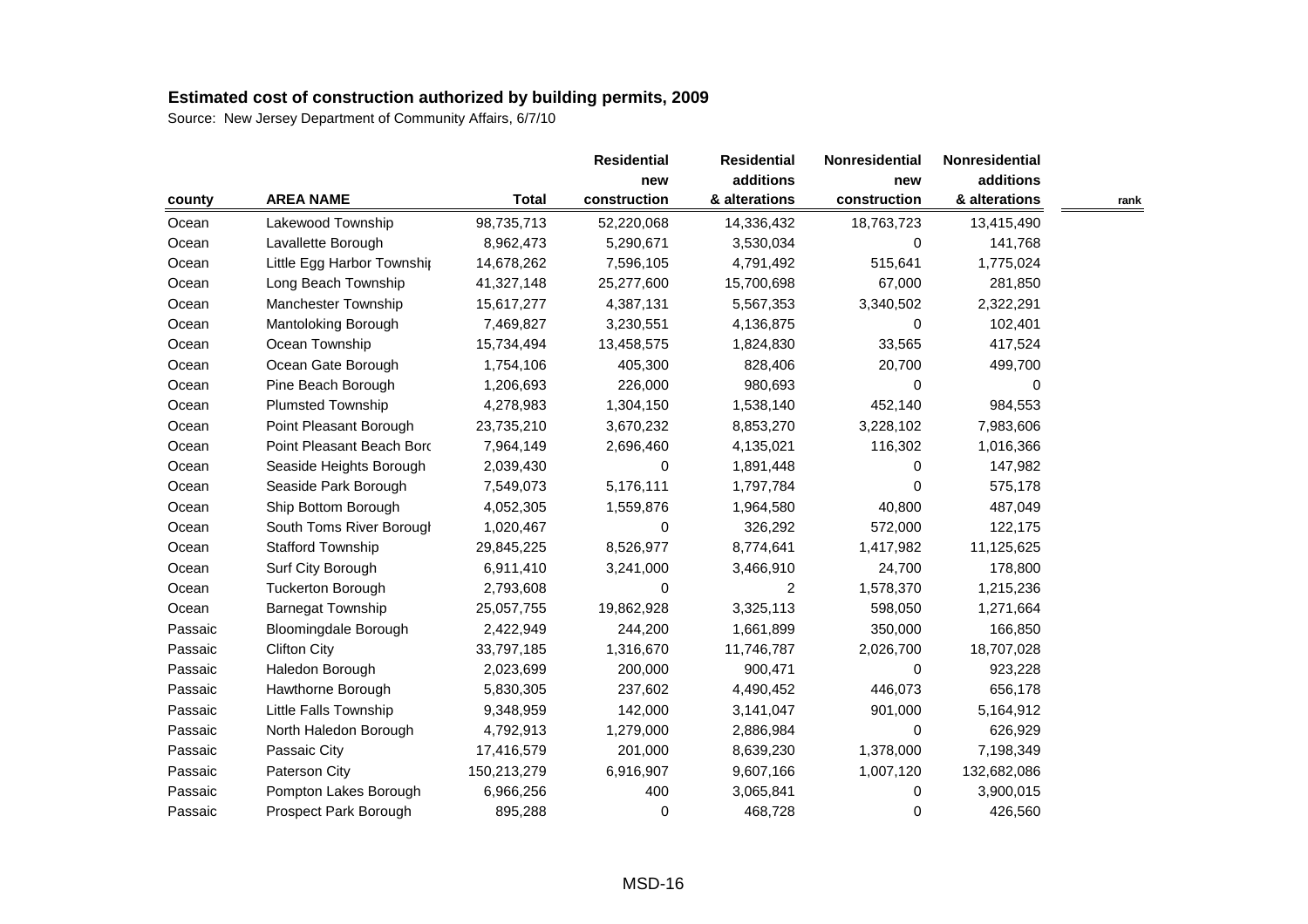| county   |                             |              |              | <b>Residential</b> | Nonresidential | Nonresidential |      |
|----------|-----------------------------|--------------|--------------|--------------------|----------------|----------------|------|
|          |                             |              | new          | additions          | new            | additions      |      |
|          | <b>AREA NAME</b>            | <b>Total</b> | construction | & alterations      | construction   | & alterations  | rank |
| Passaic  | Ringwood Borough            | 5,415,748    | 701,500      | 3,741,530          | 16,000         | 956,718        |      |
| Passaic  | Totowa Borough              | 17,468,402   | 2,023,600    | 2,450,204          | 355,000        | 12,639,598     |      |
| Passaic  | Wanaque Borough             | 2,301,053    | 3,979        | 1,597,330          | 0              | 699,744        |      |
| Passaic  | Wayne Township              | 39,124,342   | 1,896,053    | 18,684,474         | 1,133,841      | 17,409,974     |      |
| Passaic  | West Milford Township       | 21,674,452   | 981,525      | 15,828,171         | 222,510        | 4,642,246      |      |
| Passaic  | Woodland Park Borough       | 11,108,830   | 6,121,256    | 1,703,958          | 489,350        | 2,794,266      |      |
| Salem    | Alloway Township            | 2,200,201    | 704,500      | 1,125,900          | 196,501        | 173,300        |      |
| Salem    | Elmer Borough               | 1,056,259    | 0            | 328,345            | 42,500         | 685,414        |      |
| Salem    | Elsinboro Township          | 443,615      | 0            | 376,223            | 54,350         | 13,042         |      |
| Salem    | Lower Alloways Creek Twp    | 522,669      | 0            | 183,669            | 145,300        | 193,700        |      |
| Salem    | Mannington Township         | 938,192      | 74,945       | 270,614            | 191,319        | 401,314        |      |
| Salem    | Oldmans Township            | 3,444,584    | 130,000      | 290,193            | 160,800        | 2,863,591      |      |
| Salem    | Penns Grove Borough         | 422,576      | 0            | 172,646            | 0              | 249,930        |      |
| Salem    | Pennsville Township         | 9,041,461    | 1,000        | 1,507,295          | 4,419,321      | 3,113,845      |      |
| Salem    | Pilesgrove Township         | 10,694,250   | 7,072,271    | 490,562            | 1,165,511      | 1,965,906      |      |
| Salem    | Pittsgrove Township         | 3,271,367    | 1,116,933    | 983,505            | 284,939        | 885,990        |      |
| Salem    | Quinton Township            | 1,038,527    | 474,000      | 325,427            | 98,500         | 140,600        |      |
| Salem    | Salem City                  | 11,217,923   | 71,800       | 750,902            | 7,194,226      | 3,200,995      |      |
| Salem    | Carneys Point Township      | 2,364,460    | 772,430      | 693,525            | 124,500        | 774,005        |      |
| Salem    | Upper Pittsgrove Townshir   | 4,582,513    | 1,506,810    | 642,981            | 472,155        | 1,960,567      |      |
| Salem    | Woodstown Borough           | 3,055,431    | 310,750      | 378,886            | 1,670,600      | 695,195        |      |
| Somerset | <b>Bedminster Township</b>  | 8,663,540    | 113,604      | 4,066,150          | 115,097        | 4,368,689      |      |
| Somerset | Bernards Township           | 30,208,183   | 3,411,062    | 16,244,699         | 2,589,253      | 7,963,169      |      |
| Somerset | Bernardsville Borough       | 12,932,245   | 763,775      | 10,188,883         | 443,001        | 1,536,586      |      |
| Somerset | Bound Brook Borough         | 2,909,413    | 0            | 1,830,615          | 22,500         | 1,056,298      |      |
| Somerset | <b>Branchburg Township</b>  | 38,773,489   | 720,100      | 6,250,668          | 7,830,764      | 23,971,957     |      |
| Somerset | <b>Bridgewater Township</b> | 71,337,596   | 2,132,606    | 13,057,001         | 33,093,464     | 23,054,525     |      |
| Somerset | Far Hills Borough           | 558,187      | 164,100      | 336,496            | 0              | 57,591         |      |
| Somerset | Franklin Township           | 279,418,833  | 15,956,523   | 13,183,704         | 169,021,455    | 81,257,151     |      |
| Somerset | Green Brook Township        | 5,696,219    | 0            | 1,693,868          | 2,544,652      | 1,457,699      |      |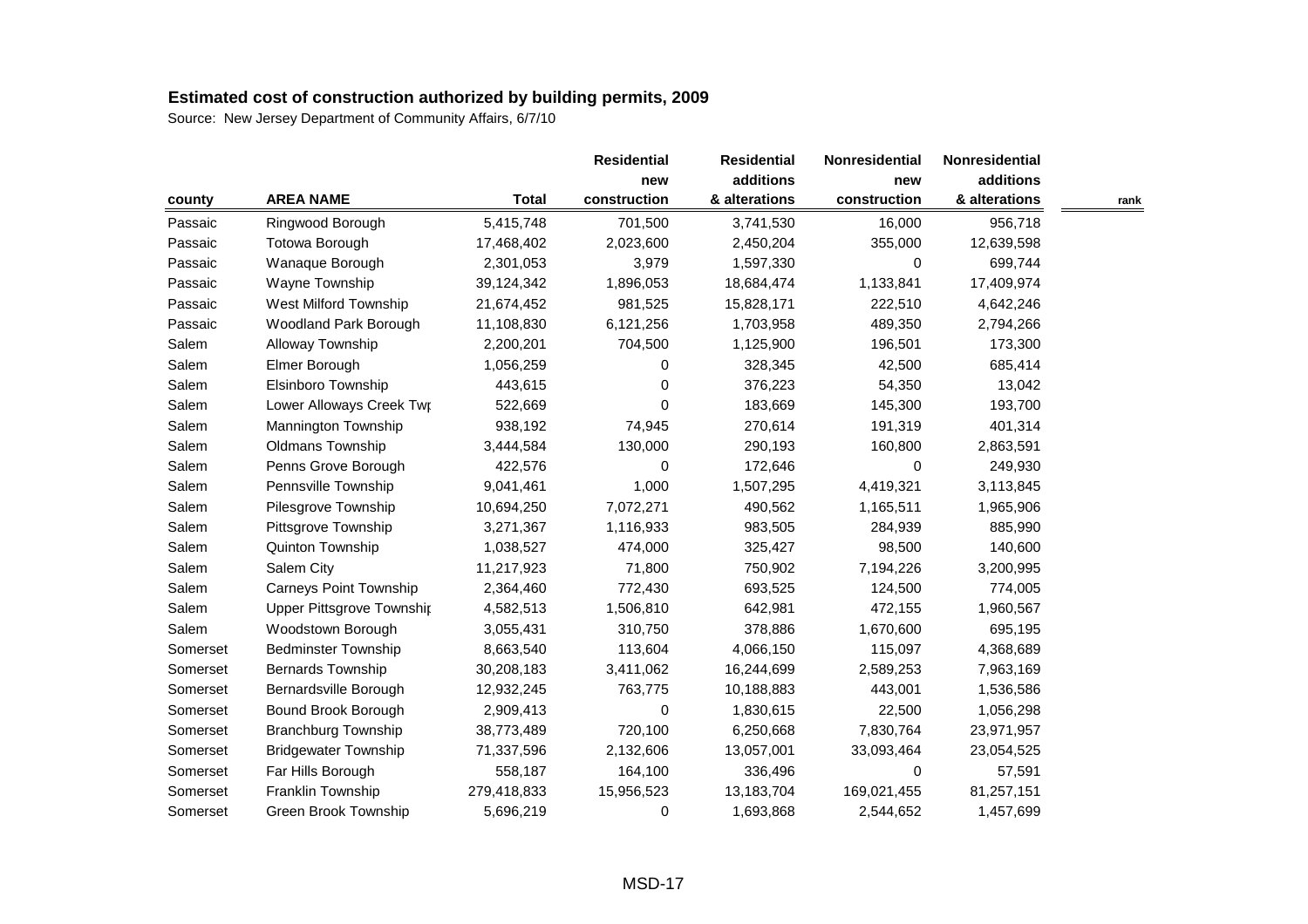| county        |                            |              |              | <b>Residential</b> | Nonresidential | Nonresidential |      |
|---------------|----------------------------|--------------|--------------|--------------------|----------------|----------------|------|
|               |                            |              | new          | additions          | new            | additions      |      |
|               | <b>AREA NAME</b>           | <b>Total</b> | construction | & alterations      | construction   | & alterations  | rank |
| Somerset      | Hillsborough Township      | 60,549,997   | 16,270,986   | 11,657,626         | 22,568,589     | 10,052,796     |      |
| Somerset      | Manville Borough           | 2,731,098    | 741,500      | 1,279,759          | 0              | 709,839        |      |
| Somerset      | Millstone Borough          | 259,955      | 0            | 218,755            | 0              | 41,200         |      |
| Somerset      | Montgomery Township        | 18,760,328   | 2,222,729    | 7,487,018          | 1,438,714      | 7,611,867      |      |
| Somerset      | North Plainfield Borough   | 6,174,277    | 1,000        | 3,259,863          | 672,900        | 2,240,514      |      |
| Somerset      | Peapack-Gladstone Boro     | 9,855,374    | 3,298,050    | 1,597,477          | 0              | 4,959,847      |      |
| Somerset      | Raritan Borough            | 8,059,721    | 405,600      | 5,161,298          | 44,400         | 2,448,423      |      |
| Somerset      | Rocky Hill Borough         | 4,178,263    | 2,450        | 381,583            | 0              | 3,794,230      |      |
| Somerset      | Somerville Borough         | 6,614,346    | 200,800      | 2,191,525          | 88,000         | 4,134,021      |      |
| Somerset      | South Bound Brook Boro     | 1,457,743    | 0            | 710,995            | 0              | 746,748        |      |
| Somerset      | Warren Township            | 28,584,329   | 8,927,813    | 9,549,283          | 3,233,838      | 6,873,395      |      |
| Somerset      | Watchung Borough           | 8,337,754    | 1,804,300    | 4,142,315          | 75,951         | 2,315,188      |      |
| Sussex        | Andover Borough            | 862,115      | 0            | 306,428            | 0              | 555,687        |      |
| <b>Sussex</b> | Andover Township           | 2,653,149    | 150,300      | 2,047,859          | $\mathbf 0$    | 454,990        |      |
| Sussex        | <b>Branchville Borough</b> | 2,559,315    | 0            | 303,289            | 11,613         | 2,244,413      |      |
| Sussex        | <b>Byram Township</b>      | 4,006,392    | 598,700      | 2,165,379          | 178,200        | 1,064,113      |      |
| Sussex        | Frankford Township         | 6,999,696    | 3,416,241    | 1,999,184          | 412,335        | 1,171,936      |      |
| <b>Sussex</b> | Franklin Borough           | 1,411,196    | 1            | 731,773            | 11,354         | 668,068        |      |
| Sussex        | Fredon Township            | 5,109,968    | 17,300       | 626,495            | 4,226,025      | 240,148        |      |
| Sussex        | Green Township             | 3,242,692    | 414,400      | 862,714            | 1,141,830      | 823,748        |      |
| Sussex        | Hamburg Borough            | 1,172,730    | 96,500       | 693,904            | 2,996          | 379,330        |      |
| Sussex        | Hampton Township           | 5,269,569    | 490,421      | 1,830,719          | 2,518,743      | 429,686        |      |
| Sussex        | Hardyston Township         | 7,521,934    | 3,003,540    | 2,291,079          | 61,101         | 2,166,214      |      |
| Sussex        | Hopatcong Borough          | 7,730,581    | 1,516,976    | 5,048,740          | 228,067        | 936,798        |      |
| <b>Sussex</b> | Lafayette Township         | 3,315,464    | 71,500       | 2,298,129          | 450,650        | 495,185        |      |
| Sussex        | Montague Township          | 2,809,986    | 1,204,532    | 707,923            | 177,403        | 720,128        |      |
| Sussex        | Newton Town                | 6,277,719    | 1            | 1,790,989          | 1,928,285      | 2,558,444      |      |
| Sussex        | Ogdensburg Borough         | 628,166      | 111,000      | 420,981            | 0              | 96,185         |      |
| Sussex        | Sandyston Township         | 1,141,761    | 8,400        | 904,105            | 89,550         | 139,706        |      |
| Sussex        | Sparta Township            | 29,667,809   | 5,508,412    | 9,733,467          | 8,557,028      | 5,868,902      |      |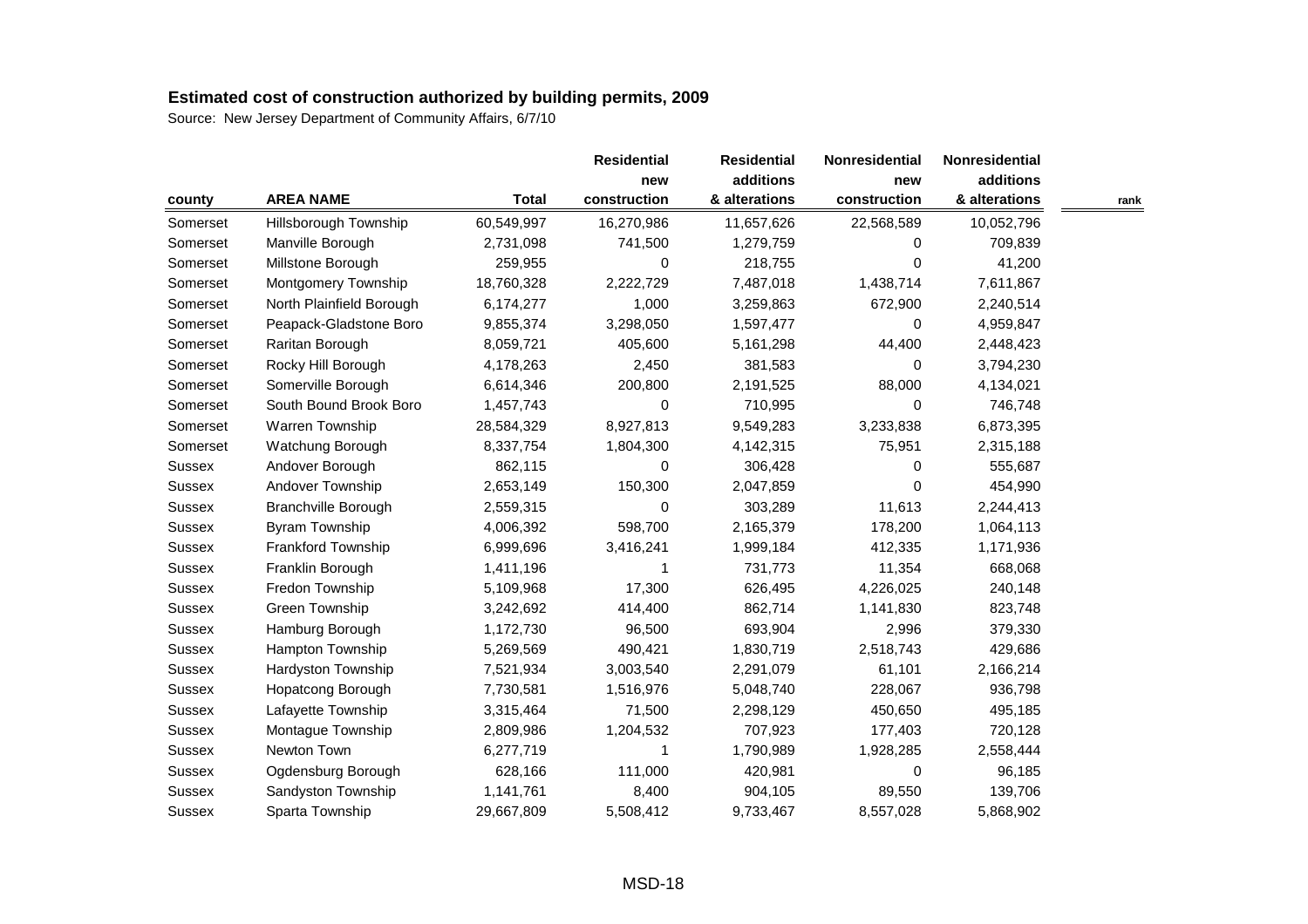| county        |                            |              | <b>Residential</b><br>new | <b>Residential</b><br>additions | Nonresidential<br>new | Nonresidential |      |
|---------------|----------------------------|--------------|---------------------------|---------------------------------|-----------------------|----------------|------|
|               |                            |              |                           |                                 |                       | additions      |      |
|               | <b>AREA NAME</b>           | <b>Total</b> | construction              | & alterations                   | construction          | & alterations  | rank |
| Sussex        | Stanhope Borough           | 1,006,305    | 124,851                   | 862,804                         | $\mathbf 0$           | 18,650         |      |
| Sussex        | <b>Stillwater Township</b> | 1,914,268    | 35,000                    | 110,334                         | 311,616               | 1,457,318      |      |
| Sussex        | Sussex Borough             | 892,620      | 145,599                   | 152,414                         | 6,000                 | 588,607        |      |
| <b>Sussex</b> | Vernon Township            | 8,854,764    | 847,800                   | 5,804,784                       | 1,362,428             | 839,752        |      |
| Sussex        | <b>Walpack Township</b>    |              | 0                         | 0                               | 0                     |                |      |
| <b>Sussex</b> | Wantage Township           | 9,102,946    | 3,425,701                 | 1,564,685                       | 470,854               | 3,641,706      |      |
| Union         | Berkeley Heights Township  | 26,548,705   | 2,085,200                 | 7,978,821                       | 167,450               | 16,317,234     |      |
| Union         | Clark Township             | 11,767,301   | 1,392,000                 | 6,631,800                       | 638,700               | 3,104,801      |      |
| Union         | Cranford Township          | 22,648,965   | 486,252                   | 12,690,375                      | 368,650               | 9,103,688      |      |
| Union         | <b>Elizabeth City</b>      | 72,333,422   | 12,599,637                | 11,708,656                      | 22,300,830            | 25,724,299     |      |
| Union         | Fanwood Borough            | 3,722,907    | 1                         | 3,550,107                       | 13,800                | 158,999        |      |
| Union         | Garwood Borough            | 5,509,226    | 720,929                   | 3,791,084                       | 0                     | 997,213        |      |
| Union         | Hillside Township          | 5,353,372    | 0                         | 2,431,988                       | 0                     | 2,921,384      |      |
| Union         | Kenilworth Borough         | 11,958,112   | 383,700                   | 2,428,701                       | $\Omega$              | 9,145,711      |      |
| Union         | Linden City                | 28,563,702   | 1,470,858                 | 5,609,826                       | 1,589,353             | 19,893,665     |      |
| Union         | Mountainside Borough       | 9,229,890    | 3,065,851                 | 4,583,995                       | 178,000               | 1,402,044      |      |
| Union         | New Providence Borough     | 12,881,433   | 0                         | 5,675,664                       | 100,000               | 7,105,769      |      |
| Union         | <b>Plainfield City</b>     | 12,298,792   | 564,200                   | 9,803,760                       | 490,090               | 1,440,742      |      |
| Union         | <b>Rahway City</b>         | 19,933,479   | 7,933,685                 | 9,503,109                       | 1,822,500             | 674,185        |      |
| Union         | Roselle Borough            | 6,459,001    | 2,475,500                 | 3,010,274                       | 0                     | 973,227        |      |
| Union         | Roselle Park Borough       | 3,424,342    | 118,500                   | 2,166,521                       | 0                     | 1,139,321      |      |
| Union         | Scotch Plains Township     | 32,597,576   | 5,310,492                 | 11,152,511                      | 14,791,953            | 1,342,620      |      |
| Union         | Springfield Township       | 14,771,610   | 587,004                   | 4,393,995                       | 830,150               | 8,960,461      |      |
| Union         | <b>Summit City</b>         | 55,819,900   | 8,624,850                 | 24,029,242                      | 873,303               | 22,292,505     |      |
| Union         | Union Township             | 28,908,351   | 818,500                   | 8,427,900                       | 2,922,672             | 16,739,279     |      |
| Union         | Westfield Town             | 33,850,520   | 5,013,840                 | 23,418,714                      | 295,162               | 5,122,804      |      |
| Union         | Winfield Township          | 319,575      | $\Omega$                  | 312,875                         | 0                     | 6,700          |      |
| Warren        | Allamuchy Township         | 8,317,578    | 6,384,842                 | 1,900                           | 115,000               | 1,815,836      |      |
| Warren        | Alpha Borough              | 1,468,580    | 0                         | 482,220                         | 292,155               | 694,205        |      |
| Warren        | <b>Belvidere Town</b>      | 1,077,640    | 0                         | 668,921                         | 0                     | 408,719        |      |